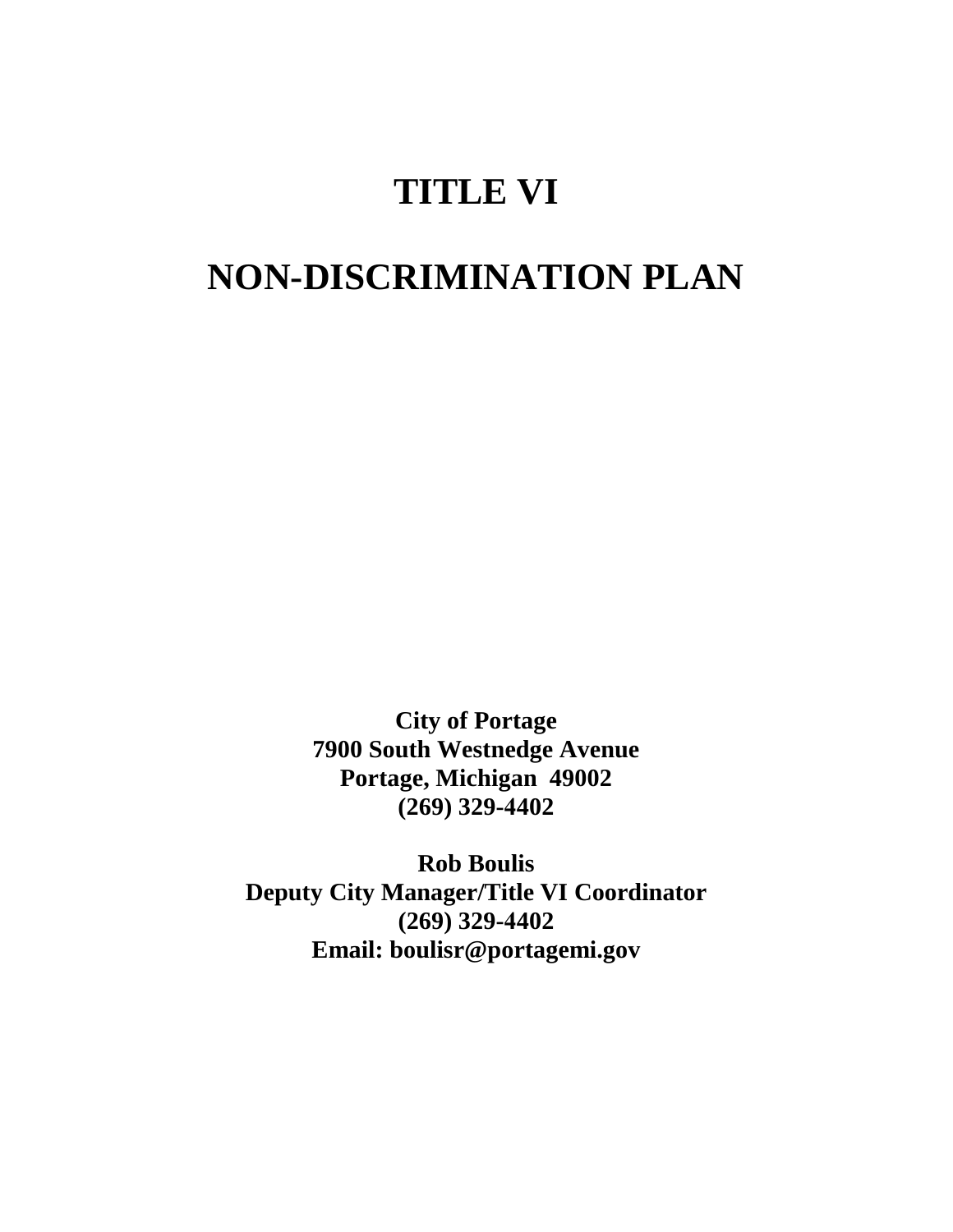# TABLE OF CONTENTS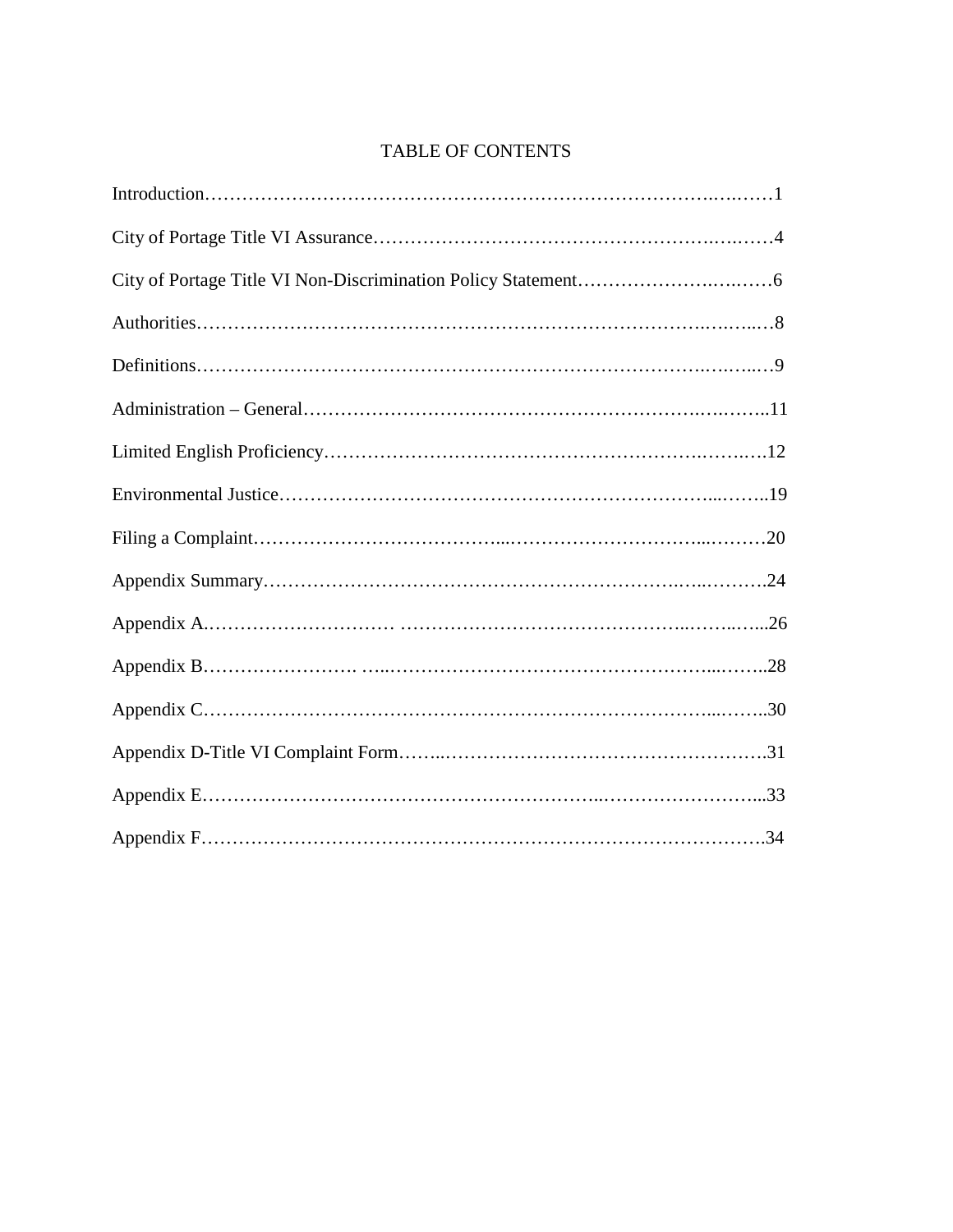#### INTRODUCTION

The City of Portage was organized under Chapter 117 of Michigan Public Act 279 of 1909, the Home Rule City Act, and continues to operate under this Act as amended. The City of Portage serves all people of the city, including minority populations, low-income populations, the elderly, persons with disabilities, and those who traverse the city. The City of Portage recognizes its responsibility to provide fairness and equity in all of its programs, services, and activities, and that it must abide by and enforce federal and state civil rights legislation related to the programs and services it provides.

Title VI of the Civil Rights Act of 1964, is the overarching civil rights law that prohibits discrimination based on race, color, or national origin, in any program, service or activity that receives federal assistance. Specifically, Title VI assures that, "No person in the United States shall, on the grounds of race, color, or national origin, be excluded from participation in, be denied the benefit of, or be otherwise subjected to discrimination under any program or activity receiving federal assistance." Title VI has been broadened by related statutes, regulations and executive orders. Discrimination based on sex is prohibited by Section 324 of the Federal-Aid Highway Act, which is the enabling legislation of the Federal Highway Administration (FHWA). The Uniform Relocation Assistance and Real Property Acquisition Policies Act of 1970 prohibit unfair and inequitable treatment of persons as a result of projects which are undertaken with Federal financial assistance. The Civil Rights Restoration Act of 1987 clarified the intent of Title VI to include all programs and activities of federal-aid recipients and contractors whether those programs and activities are federally funded or not.

In addition to statutory authorities, Executive Order 12898, "Federal Actions to Address Environmental Justice in Minority Populations and Low-Income Populations," signed in February of 1994, requires federal agencies to achieve Environmental Justice as part of its mission by identifying disproportionately high and adverse human health or environmental effects of its programs, policies, and activities on minority populations and low-income populations. Environmental Justice Initiatives are accomplished by involving the potentially affected public in the development of transportation projects that fit within their communities without sacrificing safety or mobility. In 1997, the U.S. Department of Transportation (USDOT) issued its DOT Order to Address Environmental Justice in Minority Populations and Low-Income Populations to summarize and expand upon the requirements of Executive Order 12898 on Environmental Justice. Also, Executive Order 13166, "Improving Access to Services for Persons with Limited English Proficiency (LEP)," provides that no person shall be subjected to discrimination on the basis of race, color, or national origin under any program or activity that receives Federal financial assistance.

As a recipient of federal financial assistance, the City of Portage must provide access to individuals with limited ability to speak, write, or understand the English language. The City of Portage must not restrict an individual in any way from the enjoyment of any advantage or privilege enjoyed by others receiving any service, financial aid, or other benefit under its programs or projects. Individuals may not be subjected to criteria or methods of administration which cause adverse impact because of their race, color, or national origin, or have the effect of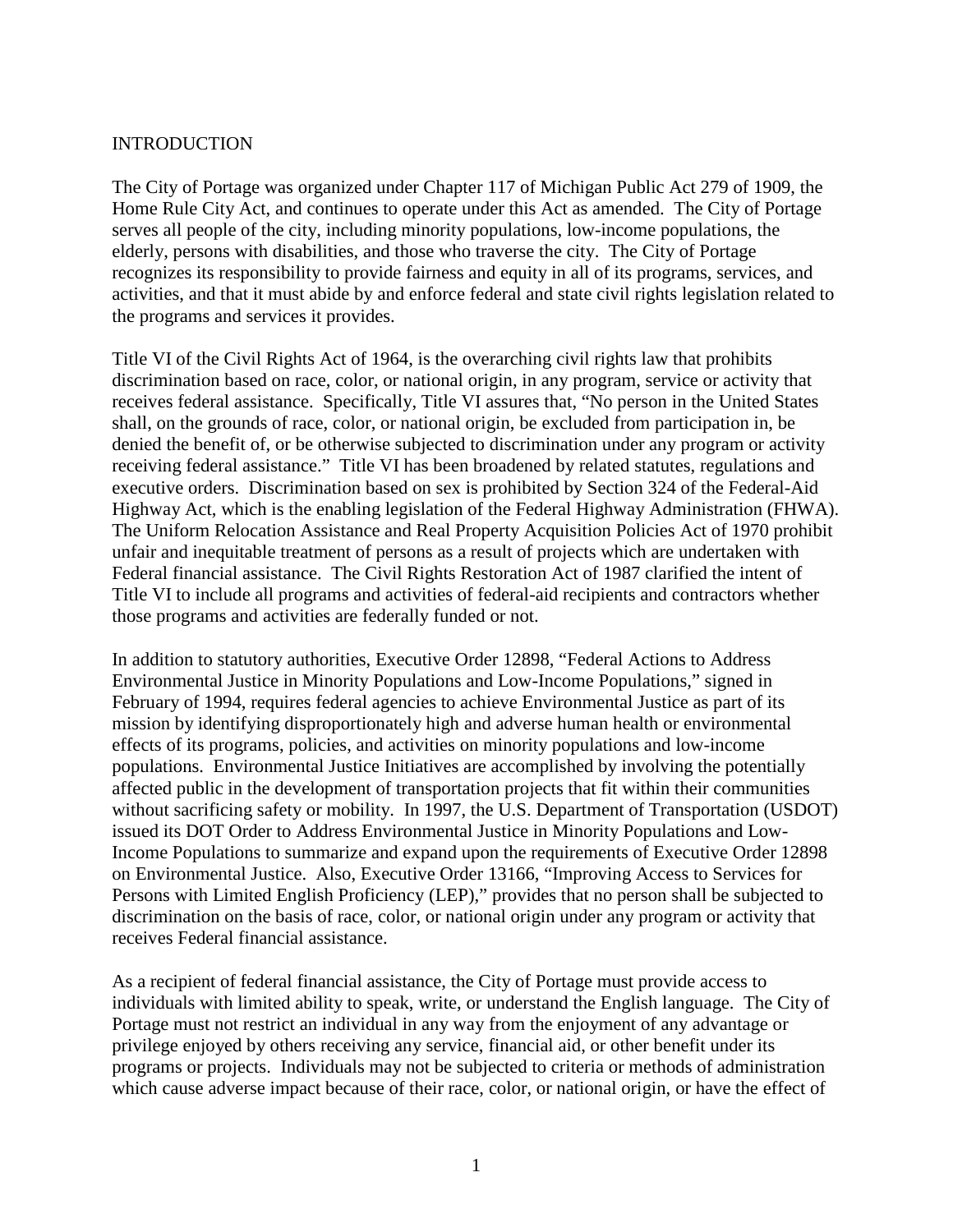defeating or substantially impairing accomplishment of the objectives of the program because of race, color or religion. Therefore, the primary goals and objectives of the City of Portage's Title VI Program are:

- 1. To assign roles, responsibilities, and procedures for ensuring compliance with Title VI of the Civil Rights Act of 1964 and related regulations and directives;
- 2. To ensure that people affected by the City of Portage's programs and projects receive the services, benefits, and opportunities to which they are entitled without regard to race, color, national origin, age, sex, or disability;
- 3. To prevent discrimination in the City of Portage programs and activities, whether those programs and activities are federally funded or not;
- 4. To establish procedures for identifying impacts in any program, service, or activity that may create an illegal adverse impact on any person because of race, color, national origin, age, sex, or disability; or on minority populations, low-income populations, the elderly, persons with disabilities, all interested persons and affected Title VI populations;
- 5. To establish procedures to annually review Title VI compliance within specific program areas within, the City of Portage;
- 6. To set forth procedures for filing and processing complaints by persons who believe they have been subjected to illegal discrimination under Title VI in a City of Portage service, program or activity.

The vision of the City of Portage is to be a world class community where the needs of its diverse population are met through cooperative efforts of city, county and regional services; providing equitable, state-of-the-art municipal services that ensure the highest quality of living and outstanding economic opportunities. As the sub-recipient of federal transportation funds, the City of Portage must comply with federal and state laws, and related statutes, to ensure equal access and opportunity to all persons, with respect to transportation services, facilities, activities, and programs, without regard to race, color, religion, national origin, sex, socio-economic status, or geographical location. Every effort will be made to prevent discrimination in any program or activity, whether those programs and activities are federally funded or not, as guaranteed by the Civil Rights Restoration Act of 1987.

The City of Portage shall also ensure that their sub-recipients adhere to state and federal law and include in all written agreements or contracts, assurances that the sub-recipient must comply with Title VI and other related statutes. The City of Portage, as a sub-recipient who distributes federal transportation funds, shall monitor their sub-recipients for voluntary compliance with Title VI. In the event that non-compliance is discovered, the City of Portage will make a good faith effort to ensure that the sub-recipient corrects any deficiencies arising out of complaints related to Title VI; and that sub-recipients will proactively gauge the impacts of any program or activity on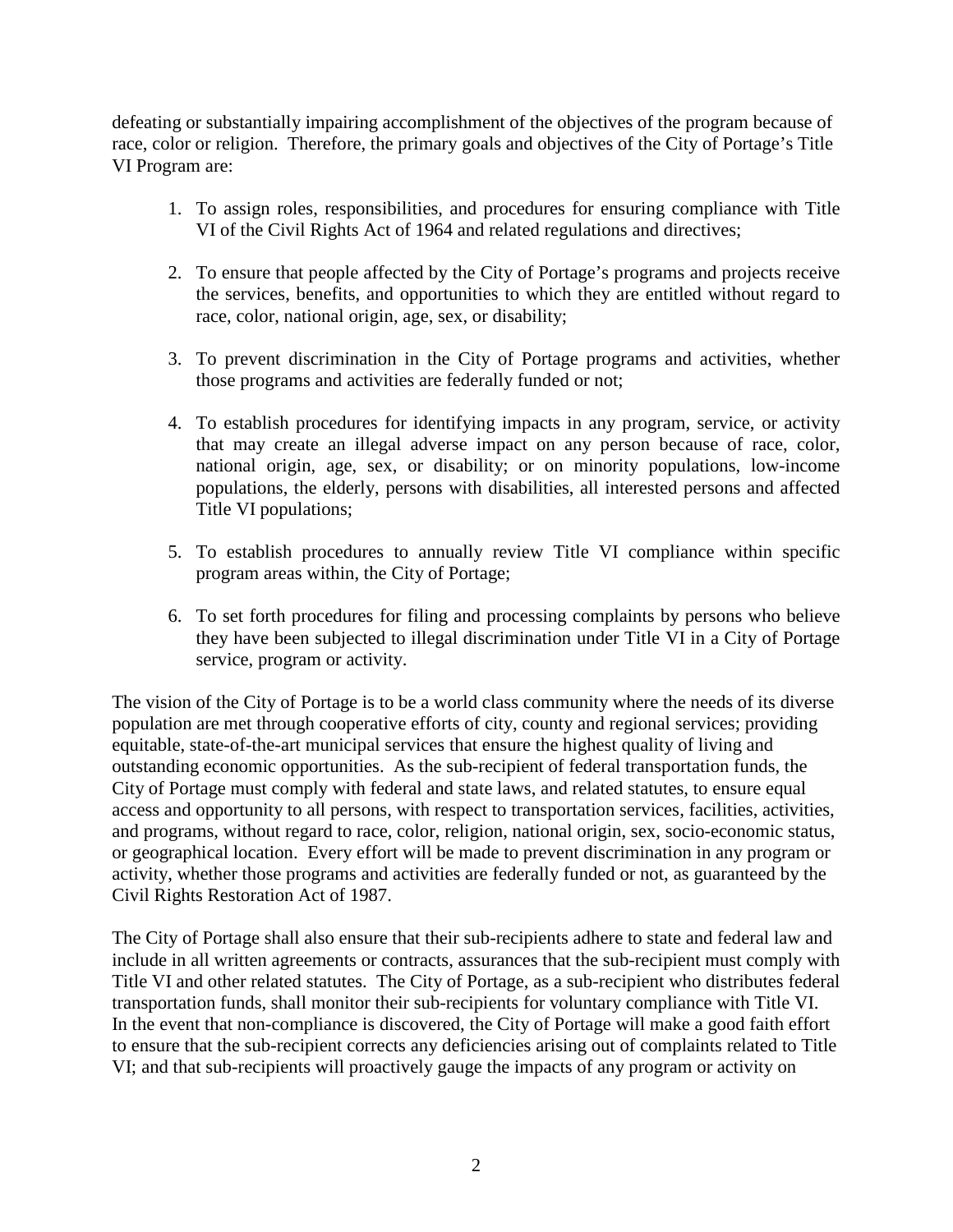minority populations and low-income populations, the elderly, persons with disabilities, all interested persons and affected Title VI populations.

## **Discrimination under Title VI**

There are two types of illegal discrimination prohibited under Title VI and its related statutes. One type of discrimination which may or may not be intentional is "disparate treatment." Disparate treatment is defined as treating similarly situated persons differently because of their race, color, national origin, sex, disability, or age.

The second type of illegal discrimination is "disparate impact." Disparate impact discrimination occurs when a "neutral procedure or practice" results in fewer services or benefits, or inferior services or benefits, to members of a protected group. With disparate impact, the focus is on the consequences of a decision, policy, or practice rather than the intent.

The City of Portage's efforts to prevent such discrimination must address, but not be limited to, a program's impacts, access, benefits, participation, treatment, services, contracting opportunities, training, investigation of complaints, allocation of funds, prioritization of projects, and the overarching functions of planning, project development and delivery, right-of-way, construction, and research.

The City of Portage has developed this Title VI Plan to assure that services, programs, and activities of the department are offered, conducted, and administered fairly, without regard to race, color, national origin, sex, age, or disability of the participants or beneficiaries of federally funded programs, services, or activities (see Title VI Assurances below).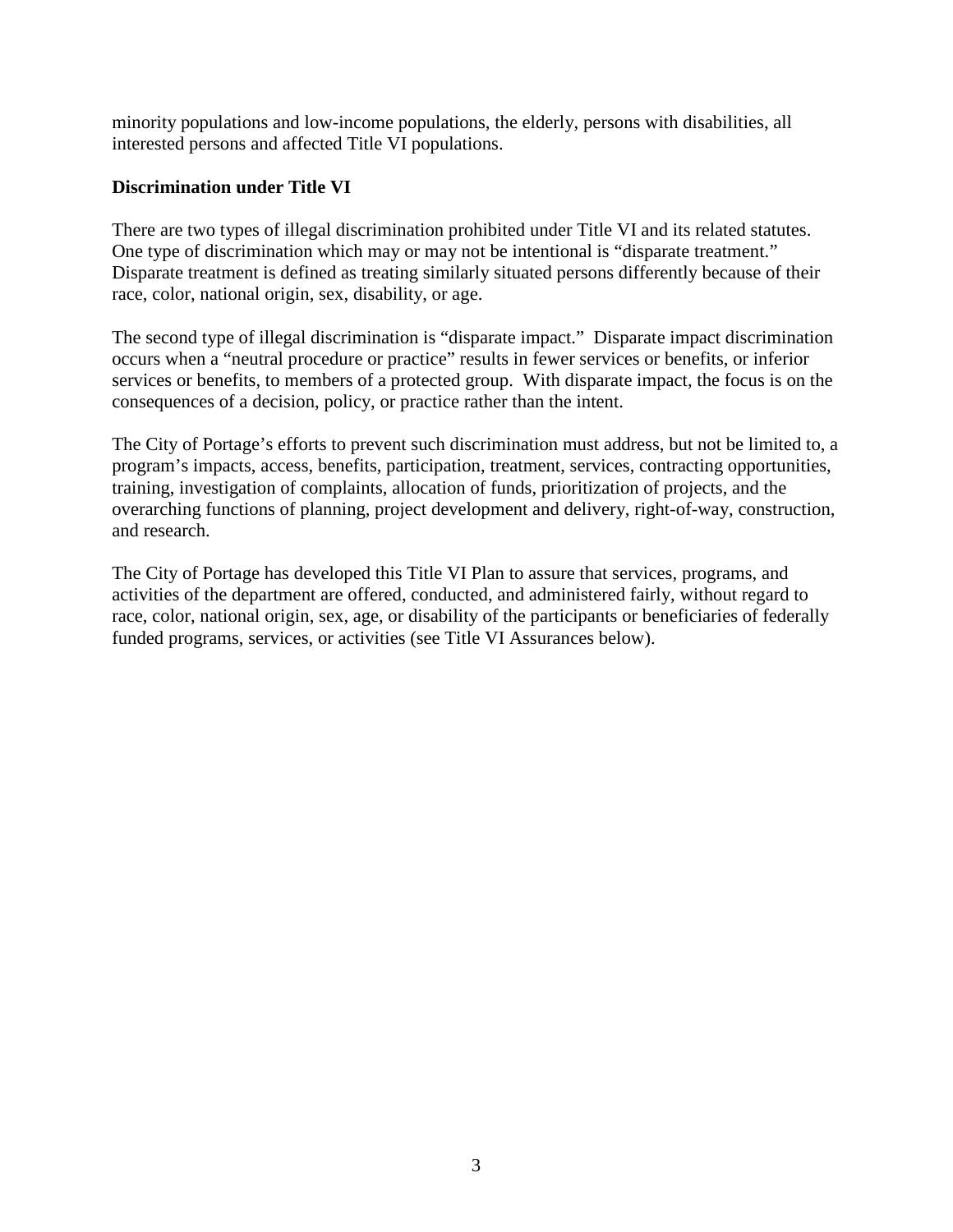#### **CITY OF PORTAGE TITLE VI ASSURANCE**

The City of Portage (hereinafter referred to as the (Recipient) hereby agrees that as a condition to receiving any Federal financial assistance from the U.S. Department of Transportation, it will comply with Title VI of the Civil Rights Act of 1964, 78 Stat. 252, 42 USC 2000d-42 USC 200d-4 (hereinafter referred to as the Act), and all requirements imposed by or pursuant to Title 49, Code of Federal Regulations, Department of Transportation, Subtitle A, Office of the Secretary, Part 21, Nondiscrimination in Federally-Assisted Programs of the Department of Transportation – Effectuation of Title VI of the Civil Rights Act of 1964 (hereinafter referred to as the Regulations) and other pertinent directives, to the end that in accordance with the Act, Regulations, and other pertinent directives, no person in the United States shall, on the grounds of gender, race, color or national origin, be excluded from participation in, be denied the benefits of, or be otherwise subjected to discrimination under any program or activity for which the City received Federal financial assistance from the Department of Transportation, including the Federal Highway Administration, and hereby gives assurance that it will promptly take any measures necessary to effectuate this agreement. This assurance is required by subsection  $21.7(a)(1)$  and (b) of the Regulations.

More specifically and without limiting the above general assurance, the City hereby gives the following specific assurances with respect to the Federal Aid highway program:

- 1. That the Recipient agrees that each "program" and each "facility as defined in subsections 21.23(e) and 21.23(b) of the Regulations, will be (with regard to a "program") conducted, or will be (with regard to a "facility") operated in compliance with all requirements imposed by, or pursuant to, the Regulations.
- 2. That the Recipient shall insert the following notification in all solicitations for bids for work or material subject to the Regulations and made in connection with all Federal Aid Highway Programs and, in adapted form in all proposals for negotiated agreements:

The City of Portage, in accordance with Title VI of the Civil Rights Act of 1964, 78 Stat. 252, 42 U.S.C 2000d to 2000d-4 and Title 49, Code of Federal Regulations, Department of Transportation, Subtitle A, Office the Secretary, Part 21, Nondiscrimination in Federally assisted programs of the Department of Transportation issued pursuant to such Act, hereby notifies all bidders that it will affirmatively insure that in any contact entered into pursuant to this advertisement, minority business enterprises will be afforded full opportunity to submit bids in response to this invitation and will not be discriminated against on the grounds of race, color, or national origin in consideration for an award.

- 3. That the Recipient shall insert the clauses of Appendix A of this assurance in every contract subject to the Act and the Regulations.
- 4. That the Recipient shall insert the clauses of Appendix B of this assurance, 'as a covenant running with the land, in any deed from the United States effecting a transfer of real property, structures, or improvements thereon, or interest therein.
- 5. That where the Recipient receives Federal financial assistance to construct a facility, or part of a facility, the assurance shall extend to the entire facility and facilities operated in connection therewith.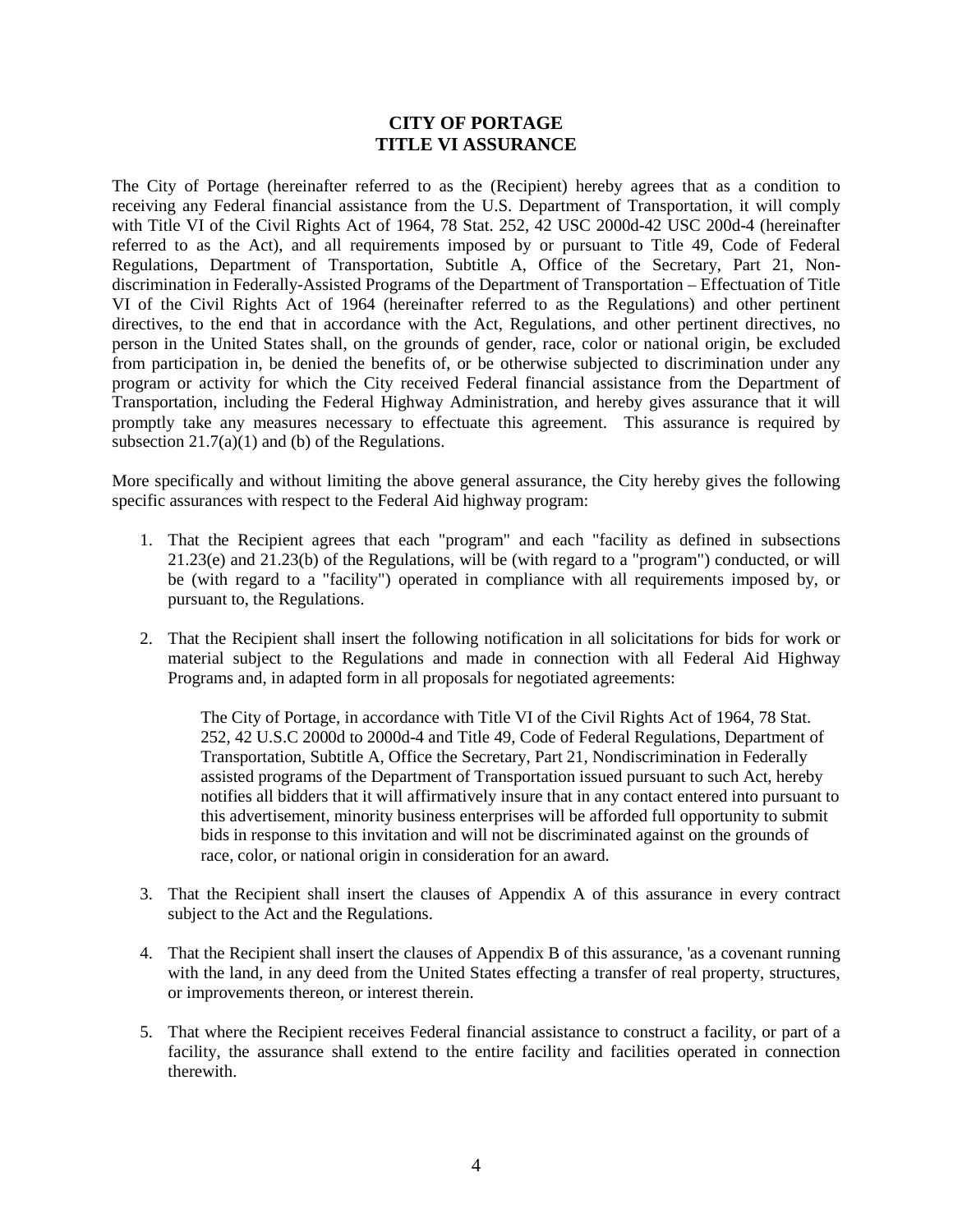- 6. That where the Recipient receives Federal financial assistance in the form, or for the acquisition of real property or an interest in real property, the assurance shall extend to rights to space on, over or under such property.
- 7. That the Recipient shall include the appropriate clauses set forth in Appendix C of this assurance, as a covenant running with the land, in any future deeds, leases, permits, licenses, and similar agreements entered into by the Recipient with other parties: (a) for the subsequent transfer of real property acquired or improved under the Federal Aid Highway Program; and (b) for the construction or use of or access to space on, over or under real property acquired, or improved under the Federal Aid Highway Program.
- 8. That this assurance obligates the Recipient for the period during which Federal financial assistance is extended to the program, except where the Federal financial assistance is to provide, or is in the form of, personal property, or real property or interest therein or structures or improvements thereon, in which case the assurance obligates the Recipient or any transferee for the longer of the following periods: (a) the period during which the property is used for a purpose for which the Federal financial assistance is extended, or for another purpose involving the provision of similar services or benefits; or (b) the period during which the Recipient retains ownership or possession of the property.
- 9. The Recipient shall provide for such methods of administration for the program as are found by the Secretary of Transportation or the official to whom he delegates specific authority to give reasonable guarantee that it, other recipients, sub-grantees, contractors, subcontractors, transferees, successors in interest, and other participants of Federal financial assistance under such program will comply with all requirements imposed or pursuant to the Act, the Regulations and this assurance.
- 10. The Recipient agrees that the United States has a right to seek judicial enforcement with regard to any matter arising under the Act, the Regulations, and this assurance.

This assurance is given in consideration of and for the purpose of obtaining any and all Federal grants, loans, contracts, property, discounts or other Federal financial assistance extended after the date hereof to the City under the Federal Aid highway program and is binding on it, other recipients, sub-grantees, contractors, sub-contractors, transferees, successors in interest and other participants in the Federal Aid highway program. The person or persons whose signatures appear below are authorized to sign this assurance on behalf of the City.

 $2014$ Dated: City Manager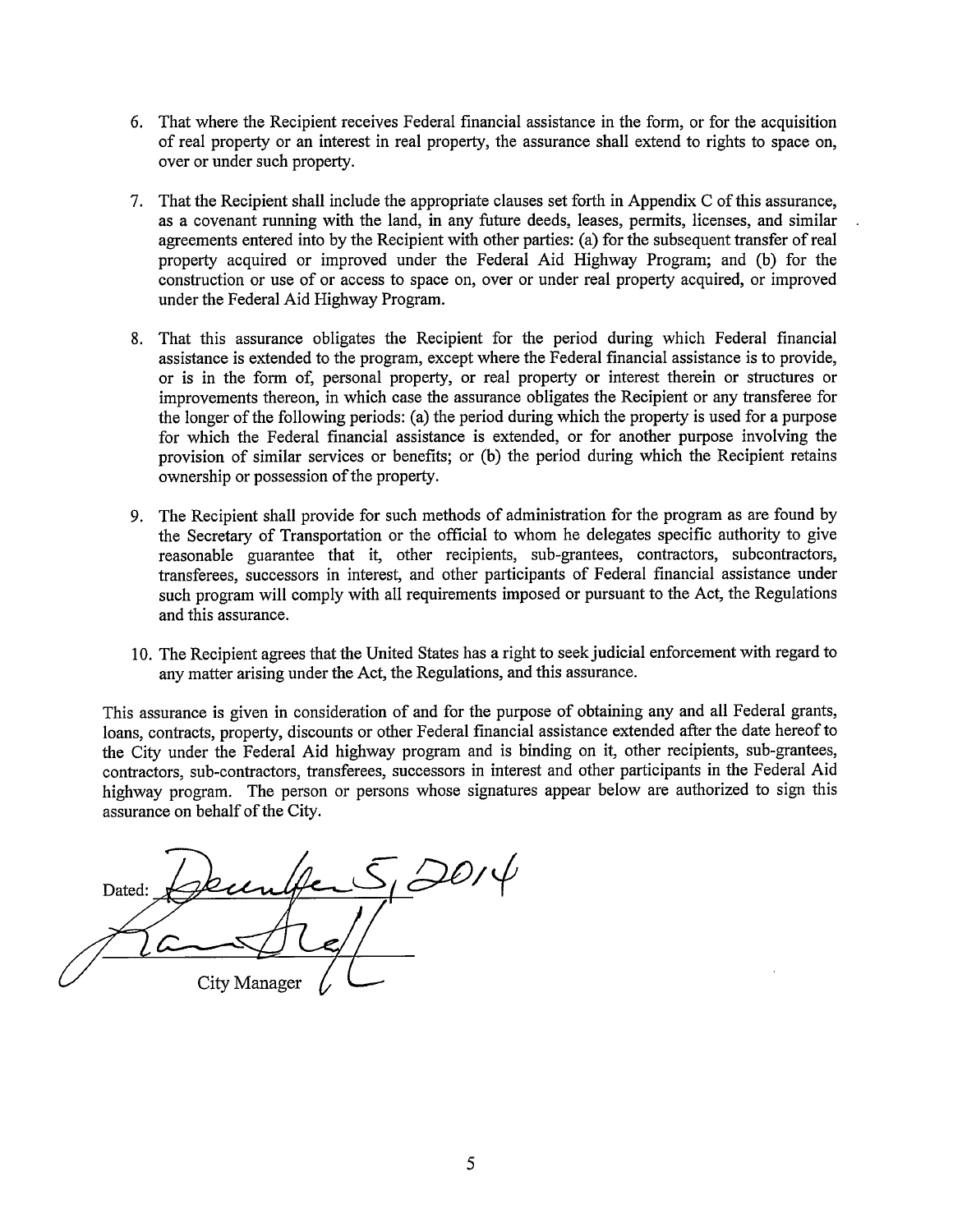#### **CITY OF PORTAGE TITLE VI NON-DISCRIMINATION POLICY STATEMENT**

The City of Portage reaffirms its policy to allow all individuals the opportunity to participate in city programs both federal financially assisted services and non federally financed services and adopts the following provision:

> No person in the United States shall, on the grounds of race, color, or national origin, be excluded from participation in, be denied the benefits of, or be subjected to discrimination under any program or activity receiving Federal financial assistance. In applying this policy, the City of Portage and its sub-recipients of federal funds will not:

- 1. Deny any individual with any services, opportunity, or other benefit for which such individual is otherwise qualified;
- 2. Provide any individual with any service, or other benefit, which is inferior (in quantity or quality) to, or which is provided in a different manner from that which is provided to others;
- 3. Subject any individual to segregated or disparate treatment in any manner related to such individual's receipt of services or benefits;
- 4. Restrict an individual in any way from the enjoyment of services, facilities or any other advantage, privilege or other benefit provided to others;
- 5. Adopt or use methods of administration, which would limit participation by any group of recipients or subject any individual to discrimination;
- 6. Address any individual in a manner that denotes inferiority because of race, color, or national origin;
- 7. Permit discriminatory activity in a facility built in whole or in part with federal funds;
- 8. Deny any segment of the population the opportunity to participate in the operations of a planning or advisory body that is an integral part of a federally funded program;
- 9. Fail to provide information in a language other than English to potential or actual beneficiaries who are of limited English speaking ability, when requested and as appropriate;
- 10. Subject an individual to discriminatory employment practices under any federally funded program whose object is to provide employment;
- 11. Locate a facility in any way, which would limit or impede access to a federally-funded service or benefit.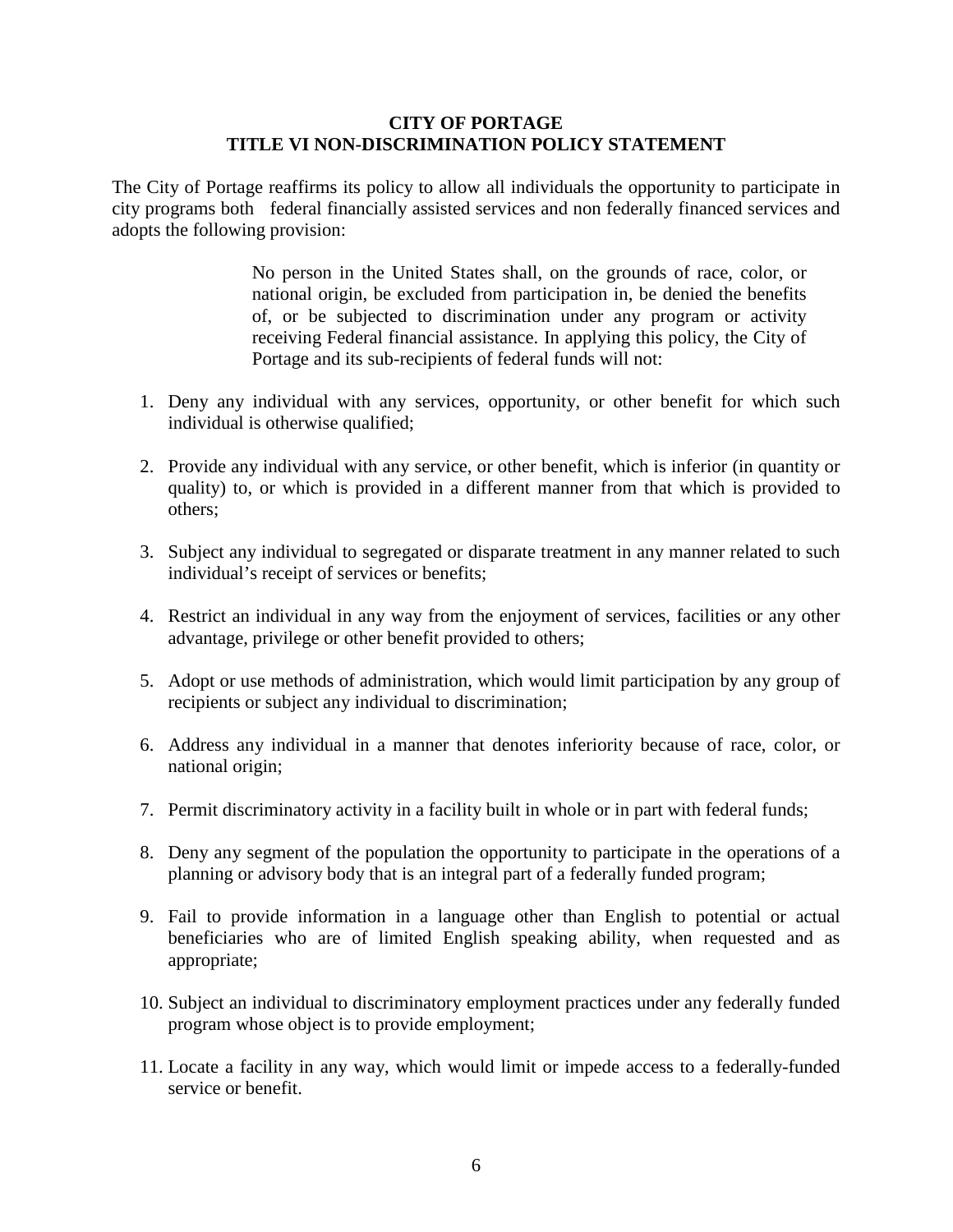The City of Portage will actively pursue the prevention of any Title VI deficiencies or violations and will take the necessary steps to ensure compliance. If irregularities occur in the administration of the program's operation, procedures will be promptly implemented to resolve Title VI issues all within a period not to exceed 90 days.

The City of Portage designates the Deputy City Manager Rob Boulis as the Title VI Coordinator. The Deputy City Manager will be responsible for initiating and monitoring Title VI activities and other required matters, ensuring that the City of Portage complies with the Title VI regulations and pursues prevention of Title VI deficiencies or violations. Inquires concerning the City of Portage and Title VI may be directed to the Rob Boulis 7900 South Westnedge Avenue, Portage, Michigan 49002; (269) 329-9402; boulisr@portagemi.gov.

Laurence Shaffer, City Man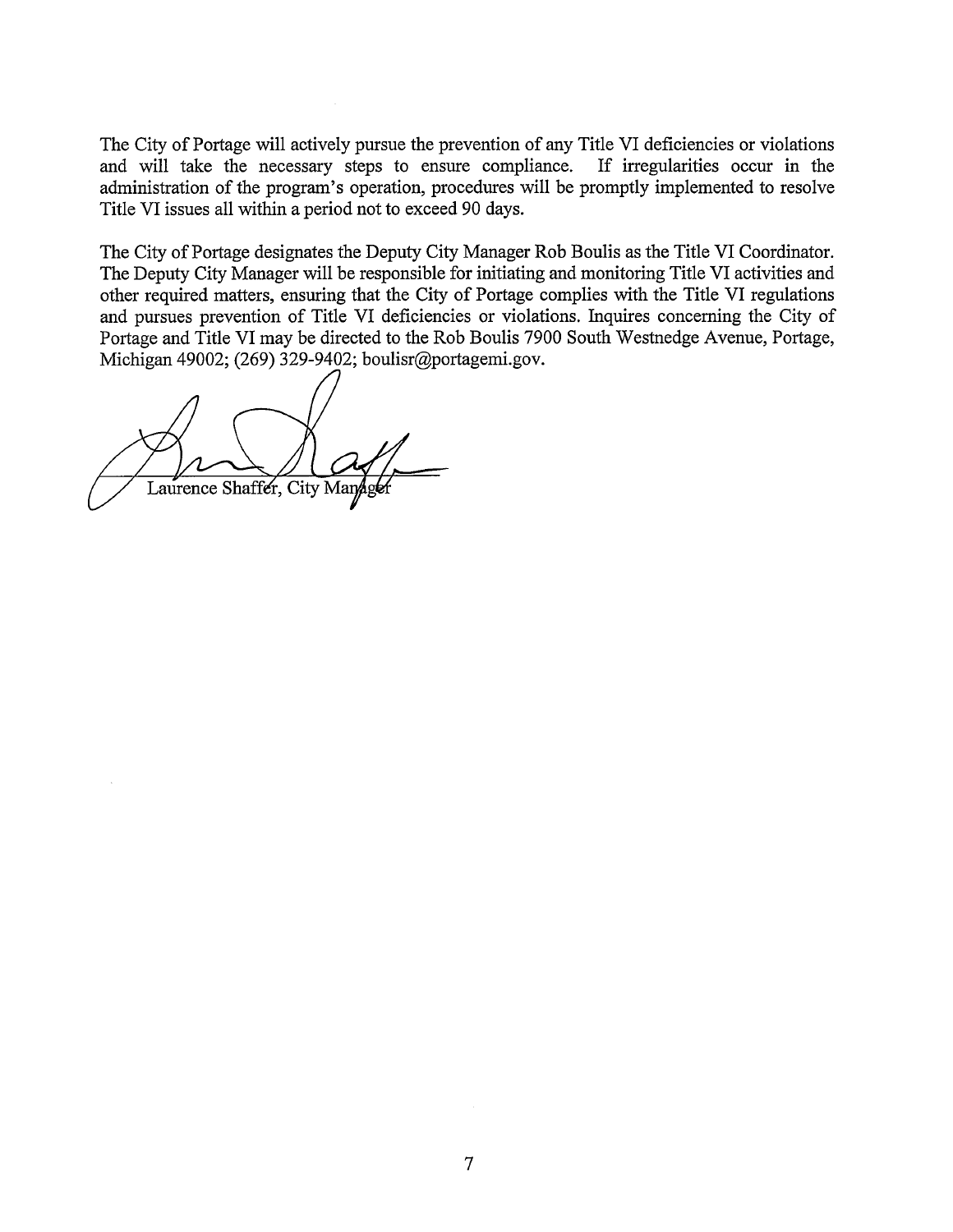## **AUTHORITIES**

## **Title VI of the Civil Rights Act of 1964, 42 USC 2000d to 2000-4; 42 USC 4601 to 4655; 23 USC 109(h);**

Title VI of the 1964 Civil Rights Act and related statues provide that no person in the United States shall, on the grounds of race, color, national origin (including Limited English Proficiency), or sex, be excluded from participation in, be denied the benefits of, or be otherwise subjected to discrimination under any program or activity receiving federal financial assistance (please refer to 23 CFR 200.9 and 49 CFR 21). Related statutes have broadened the grounds to include age, low income, and disability.

The Civil Rights Restoration Act of 1987 also broadened the scope of Title VI coverage by expanding the definition of terms "programs or activities" to include all programs or activities of Federal Aid recipients, sub-recipients, and contractors, whether such programs and activities are federally assisted or not (Public Law 100-259 [S. 557] March 22, 1988).

**Federal Aid Highway Act of 1973, 23 USC 324:** No person shall on the ground of sex be excluded from participation in, be denied the benefits of, or be subjected to discrimination under any program or activity receiving federal assistance under this title or carried on under this title.

**Age Discrimination Act of 1975, 42 USC 6101:** No person in the United States shall, on the basis of age, be excluded from participation in, be denied the benefits of, or be subjected to discrimination under, any program or activity receiving federal financial assistance.

**Americans With Disabilities Act of 1990 PL 101-336:** No qualified individual with a disability shall, by reason of his/her handicap, be excluded from participation in, be denied the benefits of, or be subjected to discrimination by a department, agency, special purpose district, or other instrumentality of a state or a local government.

**Section 504 of the Rehabilitation Act of 1973:** No qualified handicapped person shall, solely by reason of his handicap, be excluded from participation in, be denied the benefits of, or be subjected to discrimination under any program or activity that receives or benefits from federal financial assistance.

**USDOT Order 1050.2:** Standard Title VI Assurances.

**EO 12250:** Department of Justice Leadership and coordination of Non-discrimination Laws.

**EO 12898:** Federal Actions to Address Environmental Justice in Minority Populations and Low-Income Populations; and

**28 CFR 50.3:** Guidelines for the enforcement of Title VI, Civil Rights Act of 1964.

**EO 13166:** Improving Access to Services for Persons with Limited English Proficiency.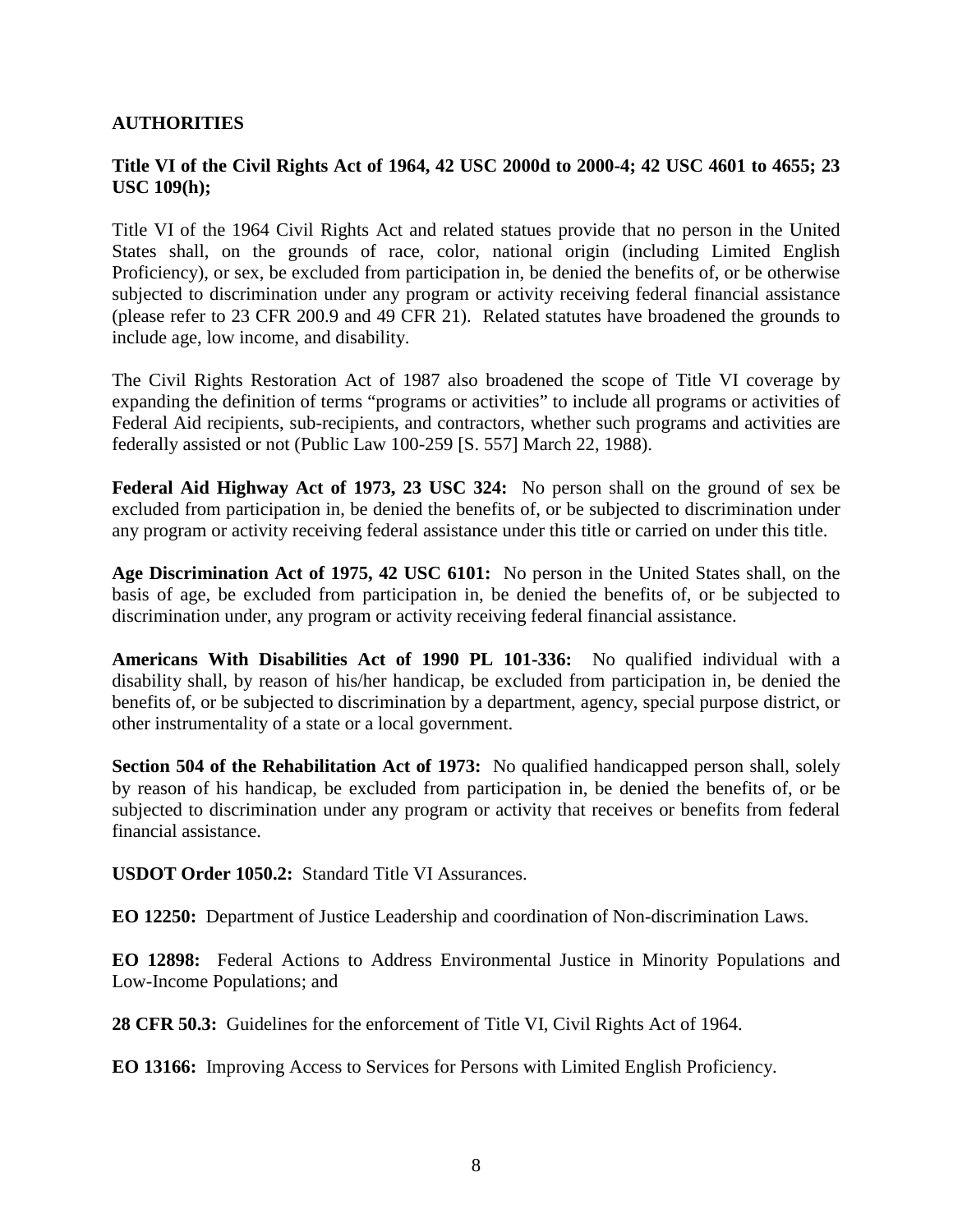## **DEFINITIONS**

Adverse Effects – The totality of significant individual or cumulative human health or environmental effects, including interrelated social and economic effects, which may include, but are not limited to:

- Bodily impairment, infirmity, illness or death
- Air, noise and water pollution and soil contamination
- Destruction or disruption of man-made or natural resources
- Destruction or diminution of aesthetic values
- Destruction or disruption of community cohesion or a community's economic vitality
- Destruction or disruption of the availability of public and private facilities and services
- Adverse employment effects
- Displacement of persons, businesses, farms or non-profit organizations
- Increased traffic congestion, isolation, exclusion or separation of minority or low-income individuals within a given community or from the broader community
- Denial of, reduction in, or significant delay in the receipt of benefits of City programs, policies or activities

Significant Adverse Effects on Minority and Low-Income Populations – An adverse effect that:

- a. is predominately borne by a minority population and/or a low-income population, or
- b. will be suffered by the minority population and/or low-income population and is shown to be appreciably more severe or greater in magnitude than the adverse effect that will be suffered by the non-minority population and/or non-low-income population

Limited English Proficiency – Individuals with a primary or home language other than English who must, due to limited fluency in English, communicate in that primary or home language if the individuals are to have an equal opportunity to participate effectively in or benefit from any aid, service or benefit provided by the City.

Federal Assistance – includes grants and loans of federal funds; the grant or donation of federal property and interests in property; the detail of federal personnel, federal property or any interest in such property without consideration or at a nominal consideration or at a consideration which is reduced for the purpose of assisting the recipient, or in recognition of the public interest to be served by such sale or lease to the recipient; and any federal agreement, arrangement or other contract which has, as one of its purposes, the provision of assistance.

Low-Income – A person whose median household income is at or below the Department of Health and Human Services poverty guidelines. http://www.aspe.hhs.gov/poverty/12poverty.shtml

Low-Income Population – Any readily identifiable group of low-income persons who live in geographic proximity and, if circumstances warrant, geographically dispersed/transient persons (such as migrant workers or Native Americans) who will be similarly affected by a proposed City program, policy or activity.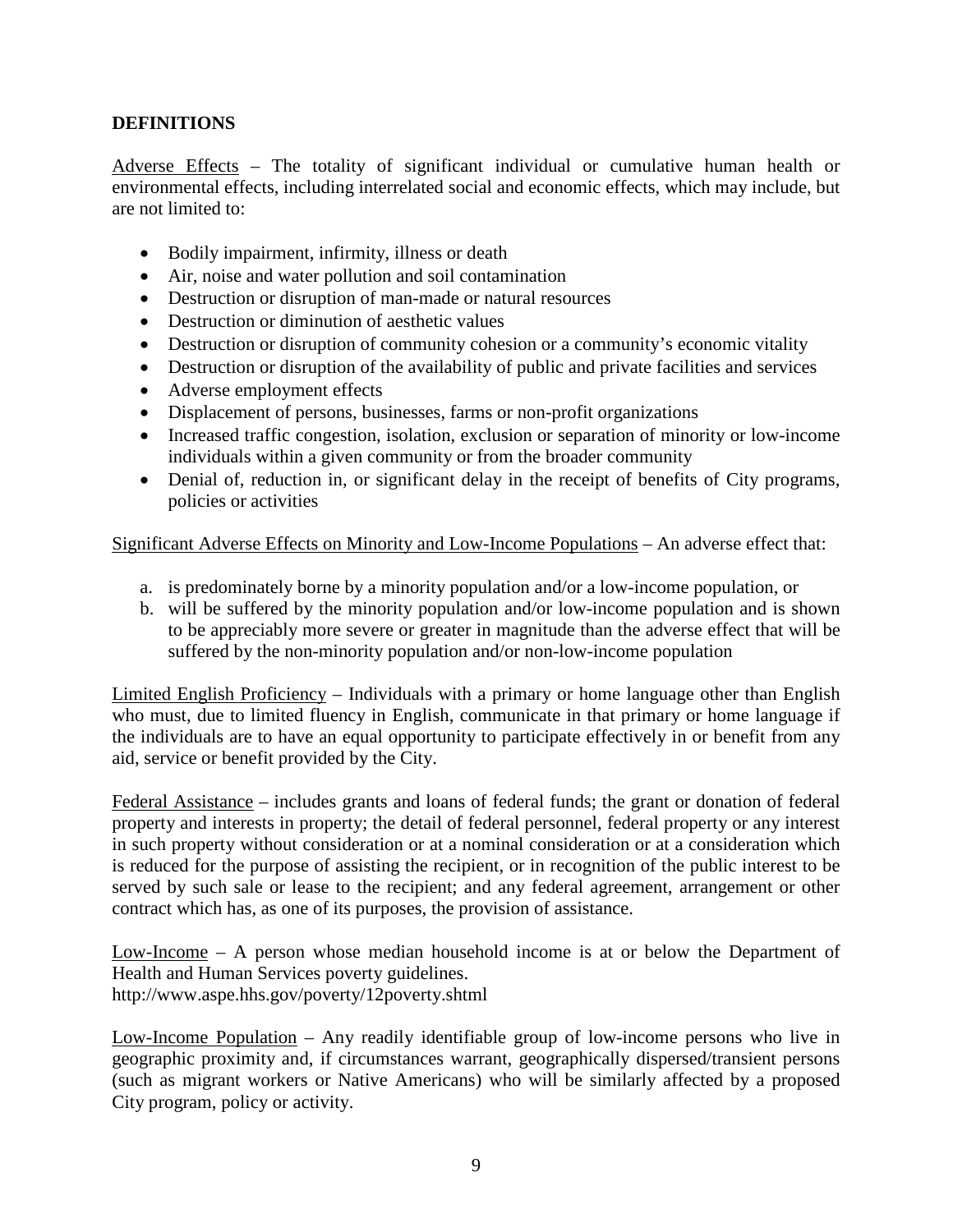Minority – A person who is:

- a. Black a person having origins in any of the black racial groups of Africa;
- b. Hispanic a person of Mexican, Puerto Rican, Cuban, Central or South American, or other Spanish culture or origin, regardless of race;
- c. Asian American a person having origins in any of the original peoples of the Far East, Southeast Asia, the Indian sub-continent, or the Pacific Islands; or
- d. American Indian and Alaskan Native a person having origins in any of the original people of North American and who maintains cultural identification through tribal affiliation or community recognition.

Minority Population – Any readily identifiable groups of minority persons who live in geographic proximity and, if circumstances warrant, geographically dispersed/transient persons (such as migrant workers or Native Americans) who will be similarly affected by a proposed City program, policy or activity.

Non-compliance – a recipient has failed to meet prescribed requirements and has shown an apparent lack of good faith effort in implementing all the requirements of Title VI and related statutes.

Persons – where designation of persons by race, color or national origin is required, the following designations ordinarily may be used: "White not of Hispanic origin," "Black not of Hispanic origin," "Hispanic," "Asian or Pacific Islander," "American Indian or Alaskan Native." Additional sub-categories based on national origin or primary language spoken may be used, where appropriate, on either a national or a regional basis.

Program – includes any road or park project including planning or any activity for the provision of services, financial aid or other benefits to individuals. This includes education or training, work opportunities, health, welfare, rehabilitation, or other services, whether provided directly by the recipient of federal financial assistance or provided by others through contracts or other arrangements with the recipient.

Recipient – any state, territory, possession, the District of Columbia, Puerto Rico, or any political subdivision, or instrumentality thereof, or any public or private agency, institution, or organization, or other entity, or any individual, in any state, territory, possession, the District of Columbia, or Puerto Rico, to whom Federal assistance is extended, either directly or through another recipient, for any program. Recipient includes any successor, assignee, or transferee thereof, but does not include any ultimate beneficiary under any such program.

Sub-recipient – An agency such as a council of governments, regional planning agency, educational institution, for example, that receives Federal Highway Administration (FHWA) funds through the State DOT and not directly from the FHWA. Other agencies, local governments, contractors, consultants that receive these funds are all considered sub-recipients.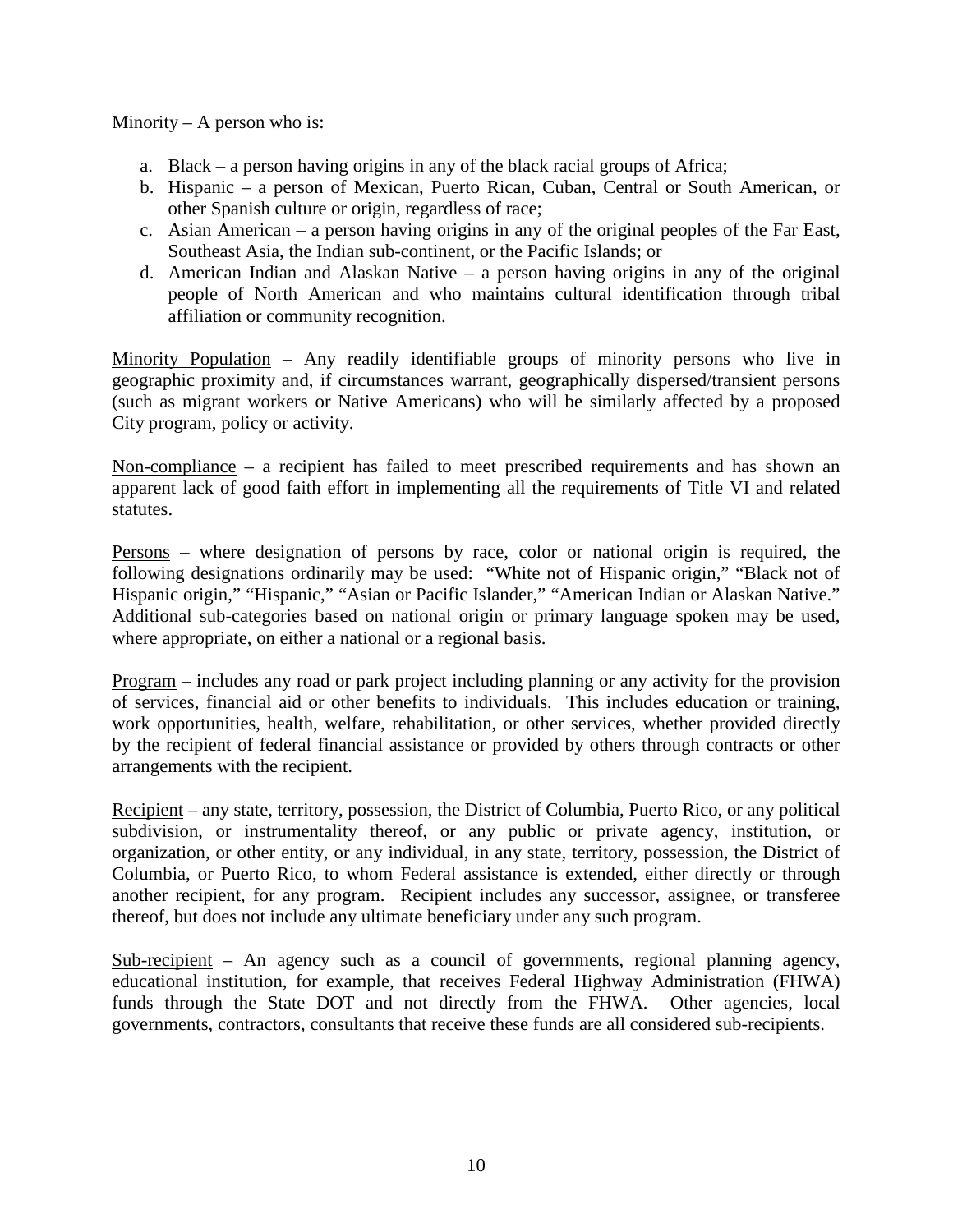## **ADMINISTRATION – GENERAL**

The City of Portage, Deputy City Manager, Rob Boulis, shall have lead responsibility for coordinating the administration of the Title VI and related statutes program, plan, and assurances.

• Complaints

If any individual believes that he/she or any other program beneficiaries have been the object of unequal treatment or discrimination as to the receipt of benefits and/or services, or on the grounds of race, color, national origin (including Limited English Proficiency), sex, age or handicap, she/he may exercise his/her right to file a complaint with the City. Complaints may be filed with the Deputy City Manager. Every effort will be made to resolve complaints informally at the lowest level.

• Data Collection

Statistical data on race, color, national origin, English language ability and sex of participants in, and beneficiaries of City programs, e.g., impacted citizens and affected communities, will be gathered and maintained by the City. The gathering procedures will be reviewed annually to ensure sufficiency of the data in meeting the requirements of the Title VI program.

• City Reviews

Special emphasis program reviews will be conducted based on the annual summary of Title VI activities, accomplishments, and problems. The reviews will be conducted by the City to assure effectiveness in their compliance of Title VI provisions. The City of Portage Deputy City Manager will coordinate efforts to ensure the equal participation in all their programs and activities at all levels. The City does not have any special emphasis programs at this time.

• Title VI Reviews on Sub-recipients

Title VI compliance reviews will be conducted annually by the Deputy City Manager of the City. Priority for conducting reviews will be given to those recipients of federal (US Department of Transportation) funds with the greatest potential of impact to those groups covered by the act. The reviews will entail examination of the recipients' adherence to all Title VI requirements. The status of each review will be reported in the annual update and reported to relevant US Department of Transportation (US DOT) modes upon request.

• Annual Reporting Form

The Deputy City Manager will be responsible for coordination, compilation, and submission of this information and provide the data to the Michigan Department of Transportation, Office of Civil Rights Programs and Federal Highway Administration via the Sub-Recipient Annual Certification Form (MDOT form  $\#0179$ ) by October  $5<sup>th</sup>$ .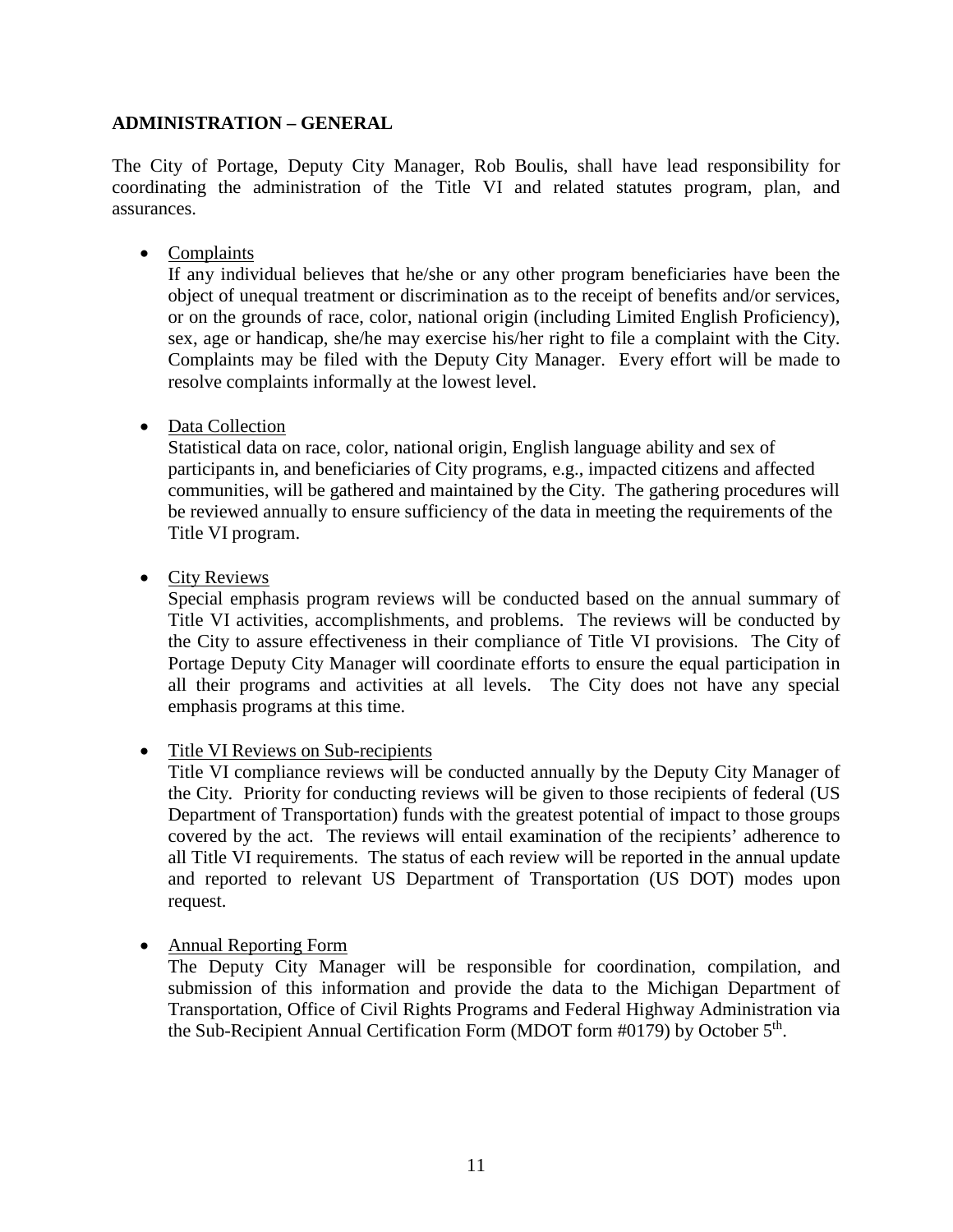• Title VI Plan Updates

If updated, a copy of Title VI Plan will be submitted by October  $5<sup>th</sup>$  to the Michigan Department of Transportation.

• Public Dissemination

The City will disseminate Title VI Program information to City employees and to the general public. Title VI Program information will be submitted to sub-recipients, contractors and beneficiaries. Public dissemination will include inclusion of Title VI language in contracts and publishing the Title VI Plan document on the City Internet website [www.portagemi.gov.](http://www.portagemi.gov/)

• Remedial Action

The City, through the Deputy City Manager will actively pursue the prevention of Title VI deficiencies and violations and will take the necessary steps to ensure compliance with all program administrative requirements. When deficiencies are found, procedures will be promptly implemented to correct the deficiencies and to put in writing the corrective action(s). The period to determine corrective action(s) and put it/them in writing to effect compliance may not exceed 90 days from the date the deficiencies are found.

## **LIMITED ENGLISH PROFICIENCY**

## **Introduction**

On August 11, 2000, President William J. Clinton signed an executive order, Executive Order 13166: Improv[i](#page-36-0)ng Access to Service for Persons with Limited English Proficiency<sup>i</sup>, to clarify Title VI of the Civil Rights Act of 1964. It had as its purpose, to ensure accessibility to programs and services to otherwise eligible persons who are not proficient in the English language.

This executive order stated that individuals who do not speak English well and who have a limited ability to read, write and speak, or understand English are entitled to language assistance under Title VI of the Civil Rights Act of 1964 with respect to a particular type of service, benefit, or encounter<sup>ii</sup>. These individuals are referred to as being limited English in their ability to speak, read, write, or understand English, hence the designation, "LEP," or Limited English Proficient. The Executive Order states that:

"Each federal agency shall prepare a plan to improve access to it's federally conducted programs and activities by eligible LEP persons. Each plan shall be consistent with the standards set forth in the LEP Guidance, and shall include the steps the agency will take to ensure that eligible LEP persons can meaningfully access the agency's programs and activities.

Not only do all federal agencies have to develop LEP plans as a condition of receiving federal financial assistance, recipients have to comply with Title VI and LEP guidelines of the federal agency from which funds are provided as well.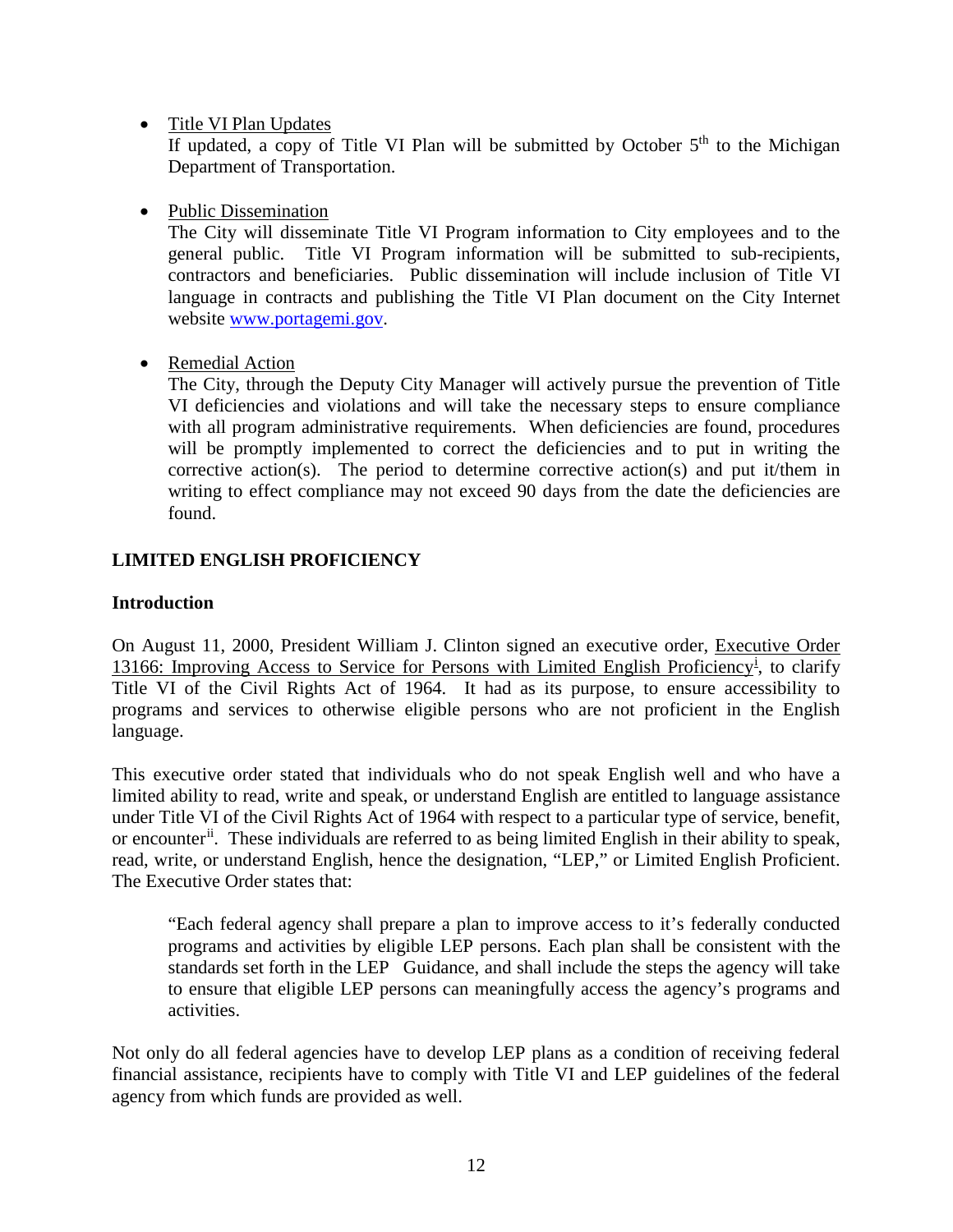Federal financial assistance includes grants, training, use of equipment, donations of surplus property, and other assistance. Recipients of federal funds range from state and local agencies, to nonprofits and organizations. Title VI covers a recipient's entire program or activity. This means all parts of a recipient's operations are covered, even if only one part of a recipient's organization receives the federal assistance. Simply put, any organization that receives federal financial assistance is required to follow this Executive Order.

The City of Portage receives funds from the US Department of Transportation via the Federal Highway Administration.

The US Department of Transportation published *Policy Guidance Concerning Recipients' responsibilities to Limited English Proficient Person* in the December 14<sup>th</sup>, 2005 Federal Register.<sup>[iii](#page-36-2)</sup>

The Guidance implies that the City of Portage is an organization that must follow this guidance:

This guidance applies to all DOT funding recipients, which include state departments of transportation, state motor vehicle administrations, airport operators, metropolitan planning organizations, and regional, state, and local transit operators, among many others. Coverage extends to a recipient's entire program or activity, i.e., to all parts of a recipient's operations. This is true even if only one part of the recipient receives the Federal assistance. For example, if DOT provides assistance to a state department of transportation to rehabilitate a particular highway on the National Highway System, all of the operations of the entire state department of transportation - not just the particular highway program or project-are covered by the DOT guidance.

## **Elements of an Effective LEP Policy**

The US Department of Justice, Civil Rights Division has developed a set of elements that may be helpful in designing a LEP policy or plan. These elements include:

- 1. Identifying LEP persons who need language assistance
- 2. Identifying ways in which language assistance will be provided
- 3. Training Staff
- 4. Providing notice to LEP persons
- 5. The recommended method of evaluating accessibility to available transportation services is the Four-Factor Analysis identified by the USDOT.

These recommended plan elements have been incorporated into this plan.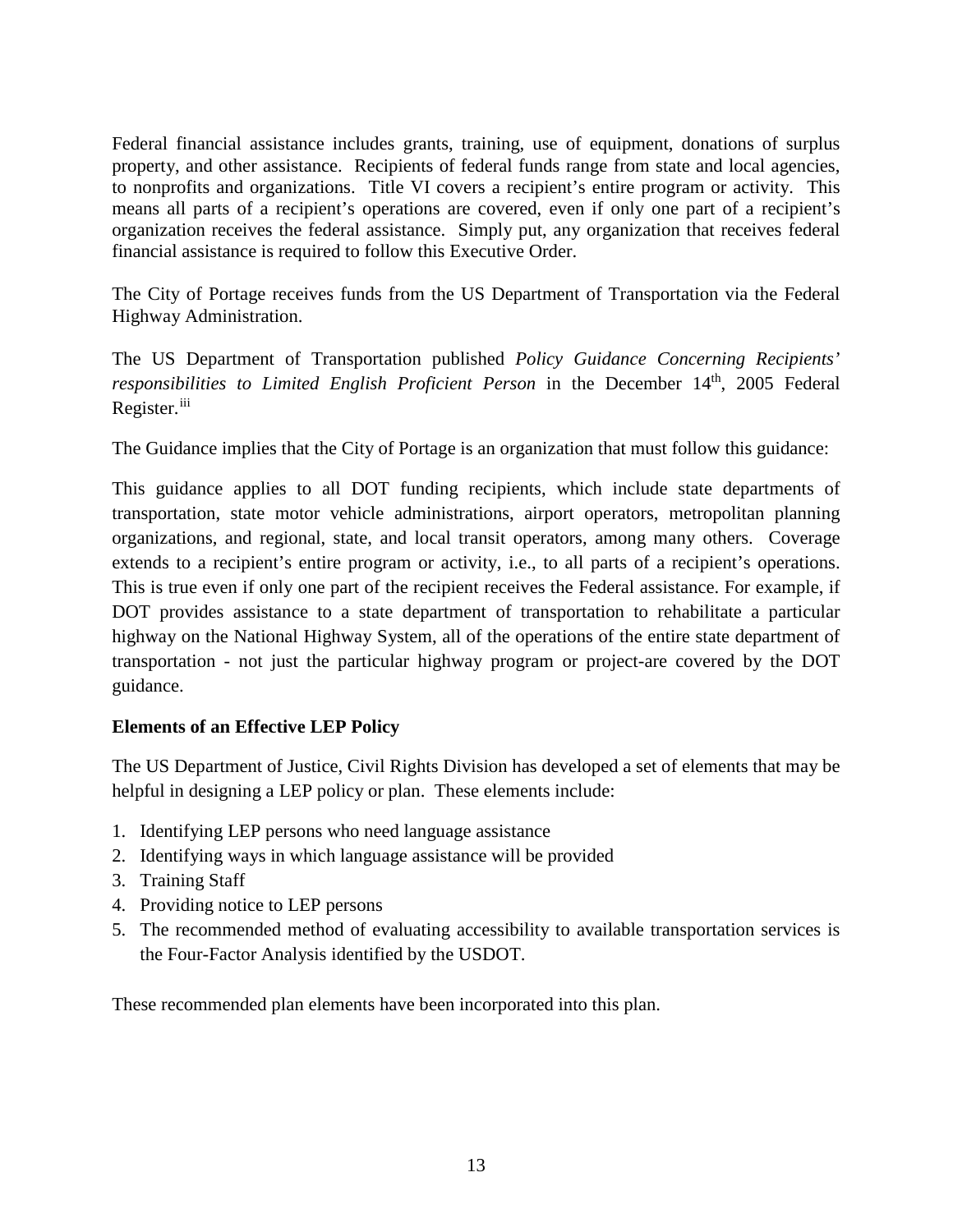## **Methodology for Assessing Needs and Reasonable Steps for an Effective LEP Policy**

The DOT guidance outlines **four factors** recipients should apply to the various kinds of contacts they have with the public to assess language needs and decide what reasonable steps they should take to ensure meaningful access for LEP persons:

- 1. The number of proportion of LEP persons eligible to be served or likely to be encountered by a program, activity, or service of the recipient or grantee.
- 2. The frequency with which LEP individuals come in contact with the program.
- 3. The nature and importance of the program, activity, or service provided by the recipient to the LEP Community.
- 4. The resources available to the City of Portage and overall cost.

The greater the number or proportion of eligible LEP persons; the greater the frequency with which they have contact with a program, activity, or service and the greater the importance of that program, activity, or service, the more likely enhanced language services will be needed. The intent of DOT's guidance is to suggest a balance that ensures meaningful access by LEP persons to critical services while not imposing undue burdens on small organizations and local governments. Smaller recipients with more limited budgets are typically not expected to provide the same level of language service as larger recipients with larger budgets.

#### **The Four-Factor Analysis**

This plan uses the recommended four-factor analysis of an individualized assessment considering the four factors outlined above. Each of the following factors is examined to determine the level and extent of language assistance measures required to sufficiently ensure meaningful access to the City of Portage services and activities that may affect their quality of life. Recommendations are then based on the results of the analysis.

## **Factor 1: The Proportion, Numbers and Distribution of LEP Persons**

The Census Bureau has a range of four classifications of how well people speak English. The classifications are 'very well', 'not well', and 'not at all'. For our planning purposes, we are considering people that speak English 'less than very well' as Limited English Proficient persons.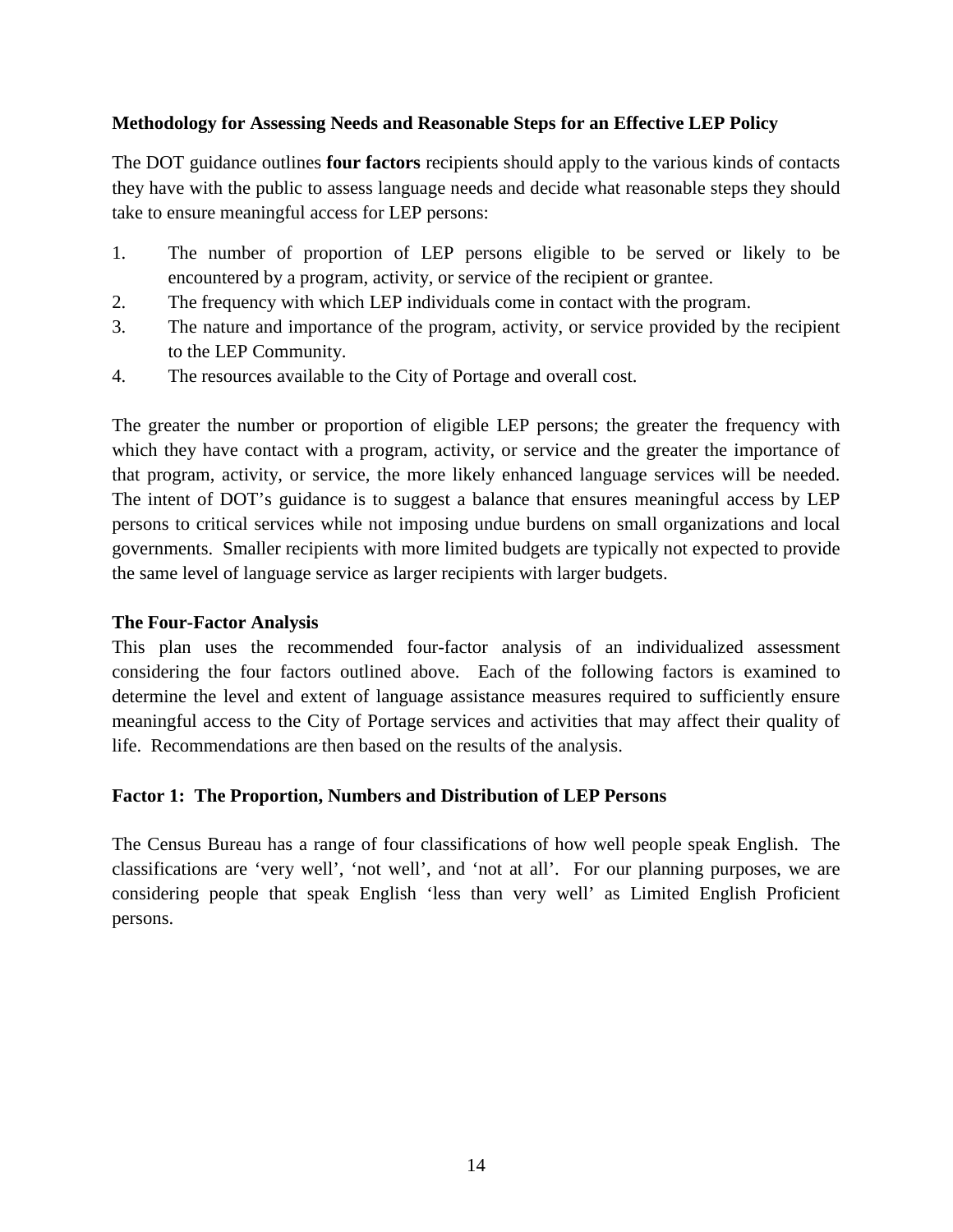As seen in Table #1, the Census 2010 Data for the City of Portage shows a very small amount of the population that would speak English 'less than very well'.

| <b>LANGUAGE SPOKEN AT HOME</b>       | # of<br>Individuals | Percent |
|--------------------------------------|---------------------|---------|
| Population 5 years and over          | 43,005              | 43,005  |
| <b>English only</b>                  | 40,286              | 93.7%   |
| Language other than English          | 2,719               | 6.3%    |
| Speak English less than "very well"  | 736                 | 1.7%    |
| <b>Spanish</b>                       | 722                 | 1.7%    |
| Speak English less than "very well"  | 222                 | 0.5%    |
| Other Indo-European languages        | 1,093               | 2.5%    |
| Speak English less than "very well"  | 307                 | 0.7%    |
| Asian and Pacific Islander languages | 684                 | 1.6%    |
| Speak English less than "very well"  | 207                 | 0.5%    |
| <b>Other languages</b>               | 220                 | 0.5%    |
| Speak English less than "very well"  | 0                   | $0.0\%$ |

## **Factor 2: Frequency of Contact with LEP Individuals**

City of Portage employees interact with the public, including LEP individuals in a variety of ways. Administrative employees typically have contact in City Hall, other city buildings or on location. Police Officers and Firefighters interact with the public as would be expected given their type of job duties. Employees performing maintenance activities on the streets and parks have very infrequent contact with the public. City Council meetings are two times each month, on Tuesday evenings. Committee meetings and public hearings are held when needed, which may bring interested persons to the City of Portage.

#### **Factor 3: The Nature and Importance of the Program, Activity, or Service to LEP**

The City of Portage provides a variety of services for residents including maintenance of the road and infrastructure throughout the City of Portage. Occasionally, based on the type of project being planned, public hearings are held.

With the exception of Police and/or Fire services, a delay of access to services or information provided by the City of Portage would not have life-threatening implications on a LEP individual. Emergency dispatch operations have ready access to a language service line that is quickly available to provide translation services.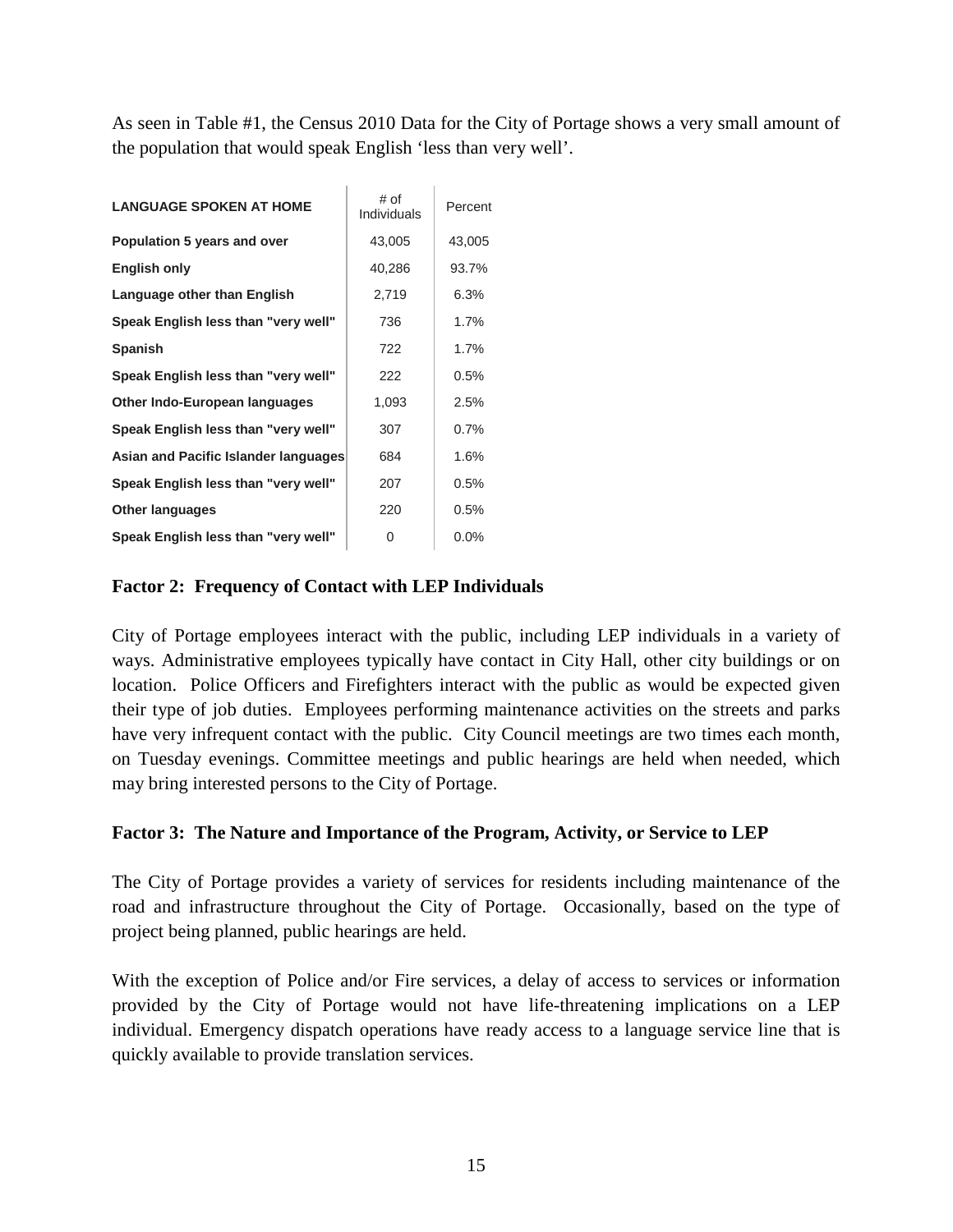## **Factor 4: The Resources Available to the City of Portage and Overall Cost**

US Department of Transportation Policy Guidance Concerning Recipients' Responsibilities to Limited English Proficient (LEP) Persons published in the Federal Register: December 14, 2005 (Volume 70, Number 239) states:

*Certain DOT recipients, such as those serving very few LEP persons or those with very limited resources, may choose not to develop a written LEP plan.*

While the City of Portage does serve very few LEP persons and has very limited resources, it has decided to include a LEP section in its Title VI Plan.

## **Safe Harbor Stipulation**

Federal law provides a "Safe Harbor" situation so that recipients can ensure with greater certainty that they comply with their obligation to provide written translations in languages other than English. A "safe harbor" means that if a recipient provides written translation in certain circumstances, such action will be considered strong evidence of compliance with the recipient's written-translation obligations under Title VI.

The failure to provide written translations under the circumstances does not mean there is noncompliance, but rather provides a guide for recipients that would like greater certainty of compliance than can be provided by a fact-intensive, four factor analysis. For example, even if a safe harbor is not used, if written translation of a certain document(s) would be so burdensome as to defeat the legitimate objectives of its program, it is not necessary. Other ways of providing meaningful access, such as effective oral interpretation of certain vital documents, might be acceptable under such circumstances.

Strong evidence of compliance with the recipient's written-translation obligations under "safe harbor" includes providing written translations of vital documents for each eligible LEP language group eligible to be served or likely to be affected or encountered. Translation of other documents, if needed, can be provided orally.

This "safe harbor" provision applies to the translation of written documents only. It does not affect the requirement to provide meaningful access to LEP individuals through competent oral interpreters where oral language services are needed and are reasonable.

Given the small number of LEP language group members, the City of Portage budget and number of staff, it is deemed that written translations of vital documents would be so burdensome as to defeat the legitimate objectives of our programs. It is more appropriate for the City of Portage to proceed with oral interpretation options for compliance with LEP regulations.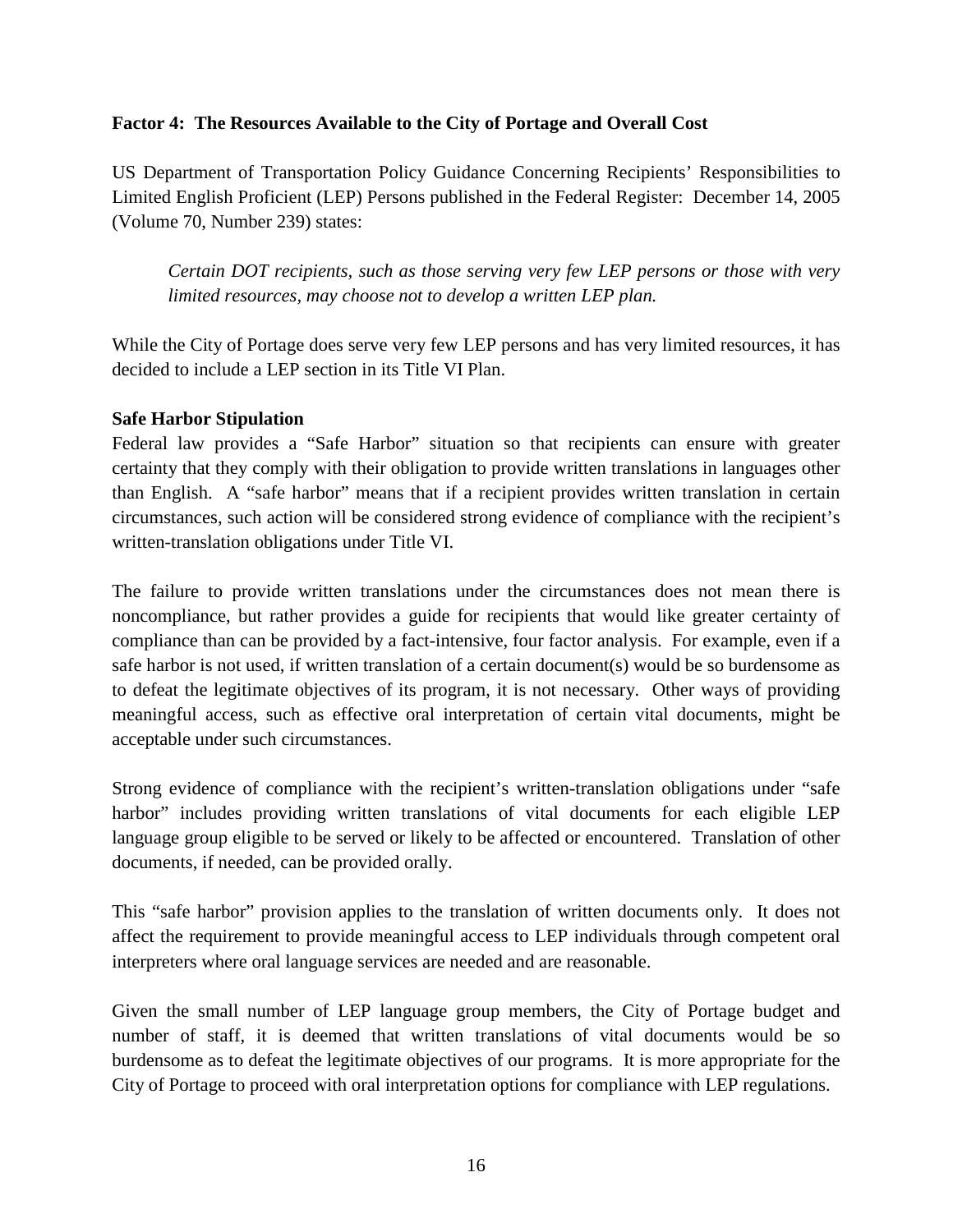## **Providing Notice to LEP Persons**

USDOT LEP guidance says:

Once an agency has decided, based on the four factor analysis, that it will provide language service, it is important that the recipient notify LEP persons of services available free of charge. Recipients should provide this notice in languages LEP persons would understand.

The guidance provides several examples of notification including:

- 1. Signage when free language assistance is available with advance notice.
- 2. Stating in outreach documents that language services are available from the agency.
- 3. Working with community-based organizations and other stakeholders to inform LEP individuals of the recipient's services, including the availability of language assistance services.

The City of Portage will provide statements in public information and public notices that persons requiring language assistance or special accommodations will be provided in languages that LEP individuals would understand, with reasonable advance notice to the City of Portage.

## **Options and Proposed Actions**

## **Options:**

Federal fund recipients have two (2) main ways to provide language services: oral interpretation either in person or via telephone interpretation service and written translation. The correct mix should be based on what is both necessary and reasonable in light of the four-factor analysis.<sup>[iv](#page-36-3)</sup>

The City of Portage is defining as interpreter as a person who translates spoken language orally, as opposed to a translator, who translates written language and a translator as a person who transfers the meaning of written text from one language into another. The person who translates orally is not a translator, but an interpreter.<sup>[v](#page-36-4)</sup>

Considering the relatively small number of LEP individuals with the City of Portage and limited financial resources, it is necessary to limit language aid to the most basic and cost-effective services.

## **What the City of Portage will do. What actions will the City of Portage take?**

To the extent possible the City of Portage expects the level of services provided to LEP individuals to the same level of services provided to fully English proficient people. Although the number of LEP individuals in the City of Portage is small, LEP individuals can and will be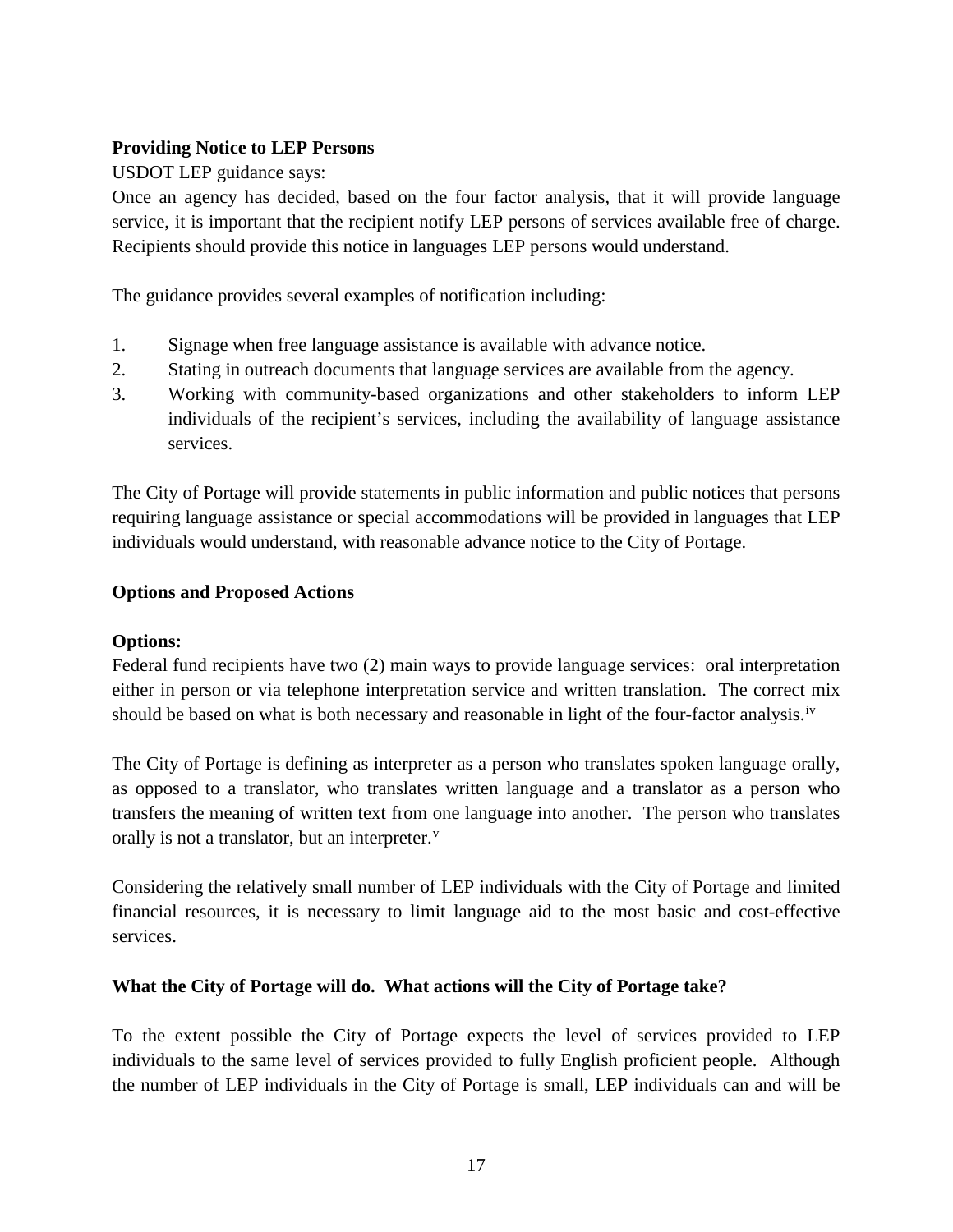served, whenever possible, through oral interpretation either in person or via telephone interpretation service. There may be situations that, due to the nature of the subject matter LEP individuals can best be served via written and/or verbal translation and written and/or verbal translation will be considered based on the urgency, number of individuals impacted and cost of providing this service. Materials will be printed and distributed in languages other than English when determined necessary.

Assistance for the hearing impaired is available at City Council Meetings and other board meetings and hearings that are held. Access to a Language Service Line is available to Public Safety emergency dispatch personnel and all city employees. The Language Service Line will be used as needed in both emergency and non emergency situations to assist a LEP individual. I-Speak language identification cards to identify the language spoken of a LEP individual will be maintained in key administrative locations to assist in determining the language assistance needed.

The City of Portage will also utilize the *Translators Resource List* as provided by MDOT for translation services and verbal interpretation as well as other local resources that may be available.

Once it has been determined, based on the four factor analysis, that language services are necessary, statements will be placed in notices and publications that interpreter services are available for these meetings in languages that an LEP individual would understand, with seven days advance notice. Upon request and with the advance notice of seven calendar days, the City of Portage will provide interpreter services at the public meetings. Interpreter to include foreign language, and hearing impaired.

# **City of Portage, Staff Training**

City of Portage staff will be provided training or made aware of the requirements for providing meaningful access to services for LEP persons.

## **LEP Plan Access**

A copy of the Title VI Plan document can be requested at the City of Portage main office during normal business hours and the City of Portage will make the plan available on the website at portagemi.gov.

Any person or agency may also request a copy by contacting: Deputy City Manager Rob Boulis at 7900 South Westnege Avenue, Portage Michigan 49002; (269) 329-9402; boulisr@portagemi.gov.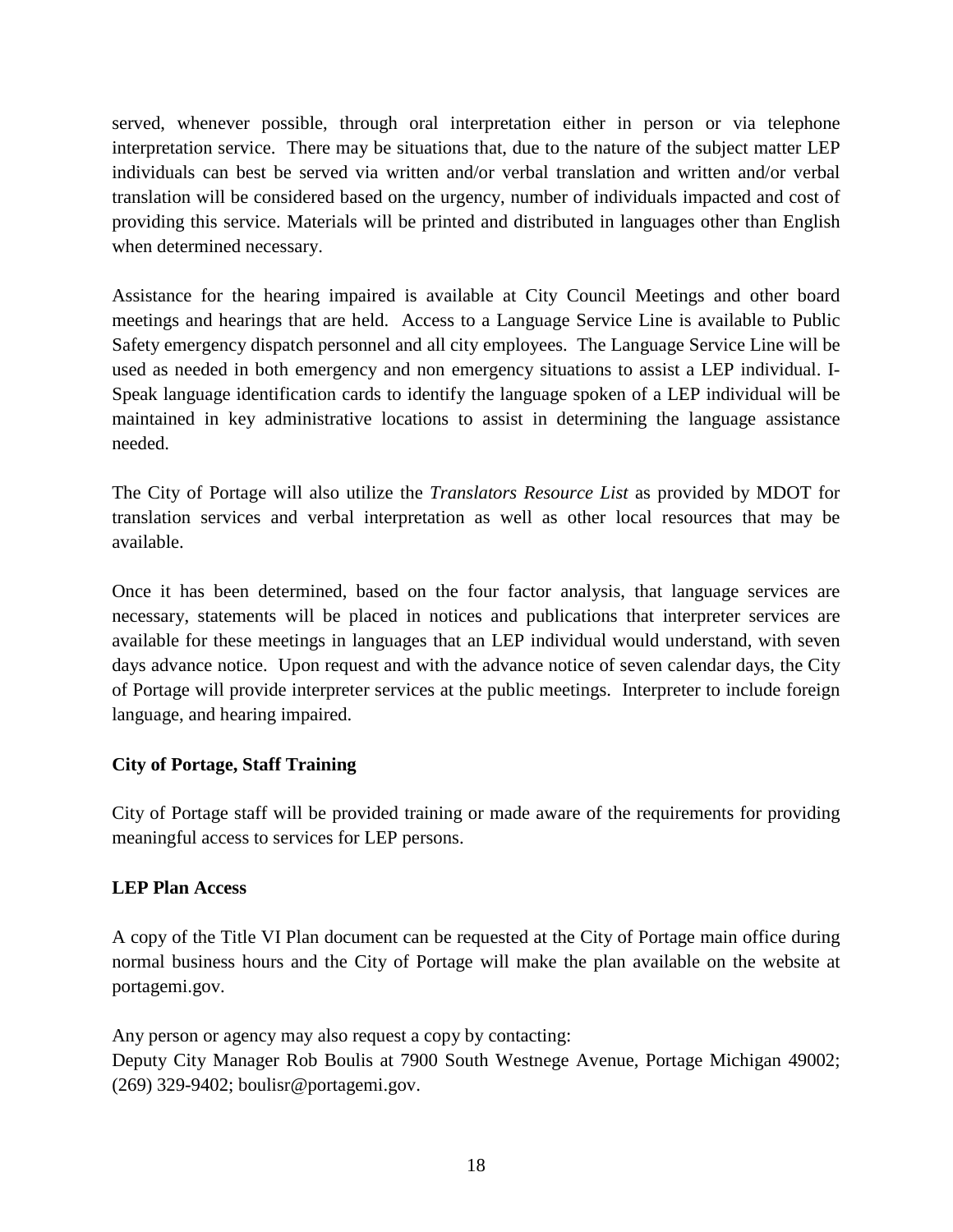#### **ENVIRONMENTAL JUSTICE**

Compliance with Title VI includes ensuring that no minority or low income population suffers "disproportionately high and adverse human health or environmental effect" due to any "programs, policies and activities" undertaken by any agency receiving federal funds. This obligation will be met by the recipient in the following ways:

When planning specific programs or projects, identifying those populations that will be affected by a given program or project.

If a disproportionate effect is anticipated, following mitigation procedures.

If mitigation options do not sufficiently eliminate the disproportionate effect, discussing and, if necessary, implementing reasonable alternatives.

Disproportionate effects are those effects which are appreciably more severe for one group or predominantly borne by a single group. The recipient will use U.S. Census data to identify low income and minority populations.

Where a project impacts a small number or area of low income or minority populations, the recipient will document that:

Other reasonable alternatives were evaluated and were eliminated for reasons such as the alternatives impacted a far greater number of people or did greater harm to the environment, etc.

The project's impact is unavoidable,

The benefits of the project far out-weigh the overall impacts and

Mitigation measures are being taken to reduce the harm to low income or minority populations.

If it is concluded that no minority population and/or low income population groups are present in the project area, the City of Portage will document how the conclusion was reached. If it is determined that one or more of these population groups are present in the area, the City of Portage will administer potential disproportionate effects test.

The following steps will be taken to assess the impact of project on minority and/or low income population groups:

**STEP ONE:** Determine if a minority population or low income population is present within the project area. If a conclusion is that no minority and/or low income population is present within the project area, document how the conclusion was reached. If the conclusion is that there are minority and/or low income population groups present, proceed to Step Two.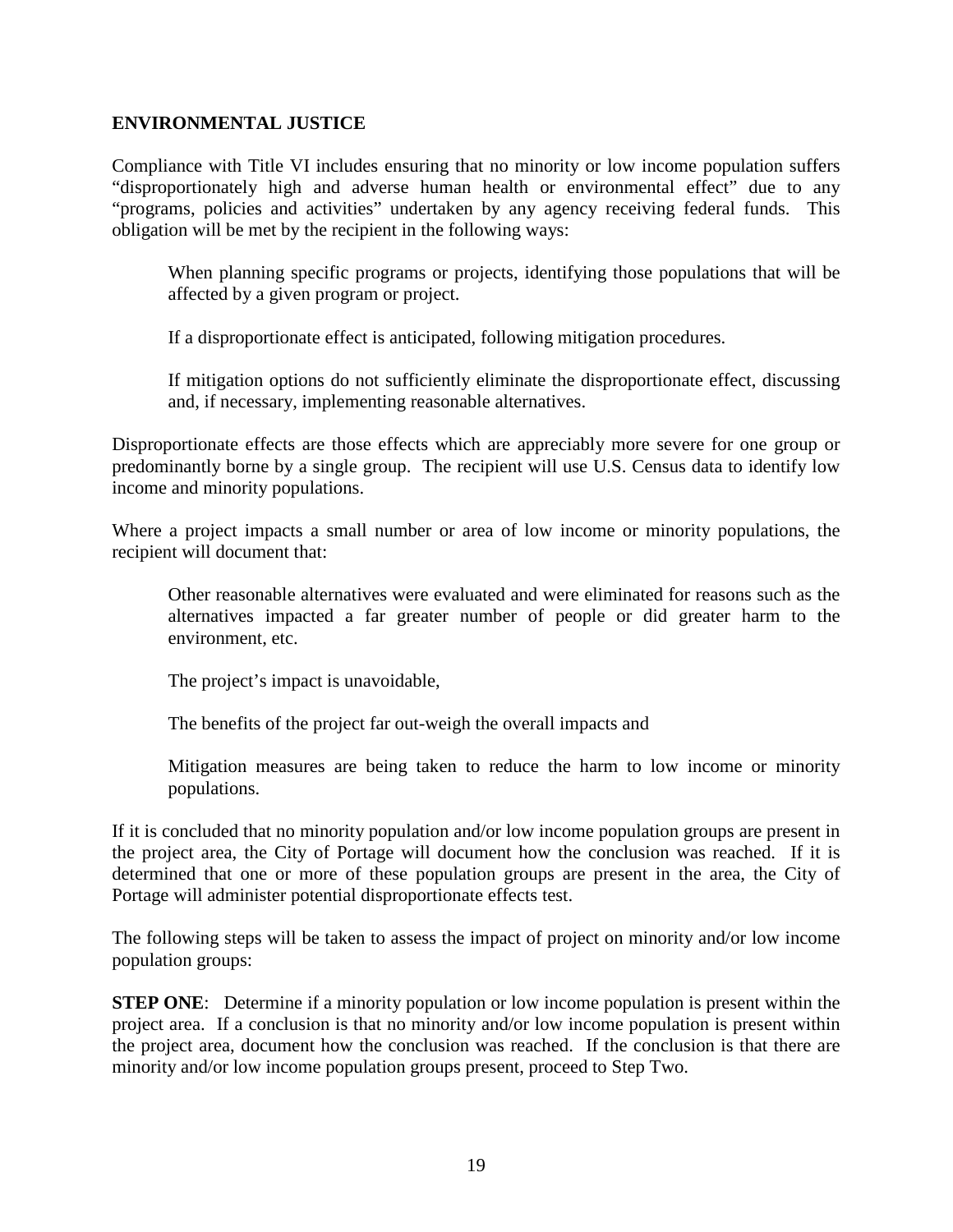**STEP TWO:** Determine whether project impacts associated with the identified low income and minority populations are disproportionately high and adverse. In doing so, refer to the list of potential impacts and questions contained in Appendix E. If it is determined that there are disproportionately high and adverse impacts to minority and low income populations, proceed to Step Three.

**STEP THREE:** Propose measures that will avoid, minimize and/or mitigate disproportionately high and disproportionate adverse impacts and provide offsetting benefits and opportunities to enhance communities, neighborhoods and individuals affected by proposed project.

**STEP FOUR:** If after mitigation, enhancements and off setting benefits to the affected populations, there remains a high and disproportionate adverse impact to minority or low income populations, then the following questions must be considered:

Question 1: Are there further mitigation measures that could be employed to avoid or reduce the adverse effect to the minority population or low income population?

Question 2: Are there other additional alternatives to the proposed action that would avoid or reduce the impacts to the low income or minority populations?

Question 3: Considering the overall public interest, is there a substantial need for the project?

Question 4: Will the alternatives that would satisfy the need for the project and have less impact on protected populations (a) have other social economic or environmental impacts that are more severs than those of the proposed action (b) have increased costs of extraordinary magnitude?

**STEP FIVE:** Include all findings, determinations or demonstrations in the environmental document prepared for the project.

## **FILING A COMPLAINT**

#### I. **Introduction**

The Title VI complaint procedures are intended to provide aggrieved persons an avenue to raise complaints of discrimination regarding the City programs, activities and services as required by statute.

#### II. **Purpose**

The purpose of the discrimination complaint procedures is to describe the process used by the City for processing complaints of discrimination under Title VI of the Civil Rights Act of 1964 and related statutes.

#### III. **Roles and Responsibilities**

The Deputy City Manager of the City has overall responsibility for the discrimination complaint process and procedures. The Deputy City Manager may, at his/her discretion, assign a capable person to investigate the complaint.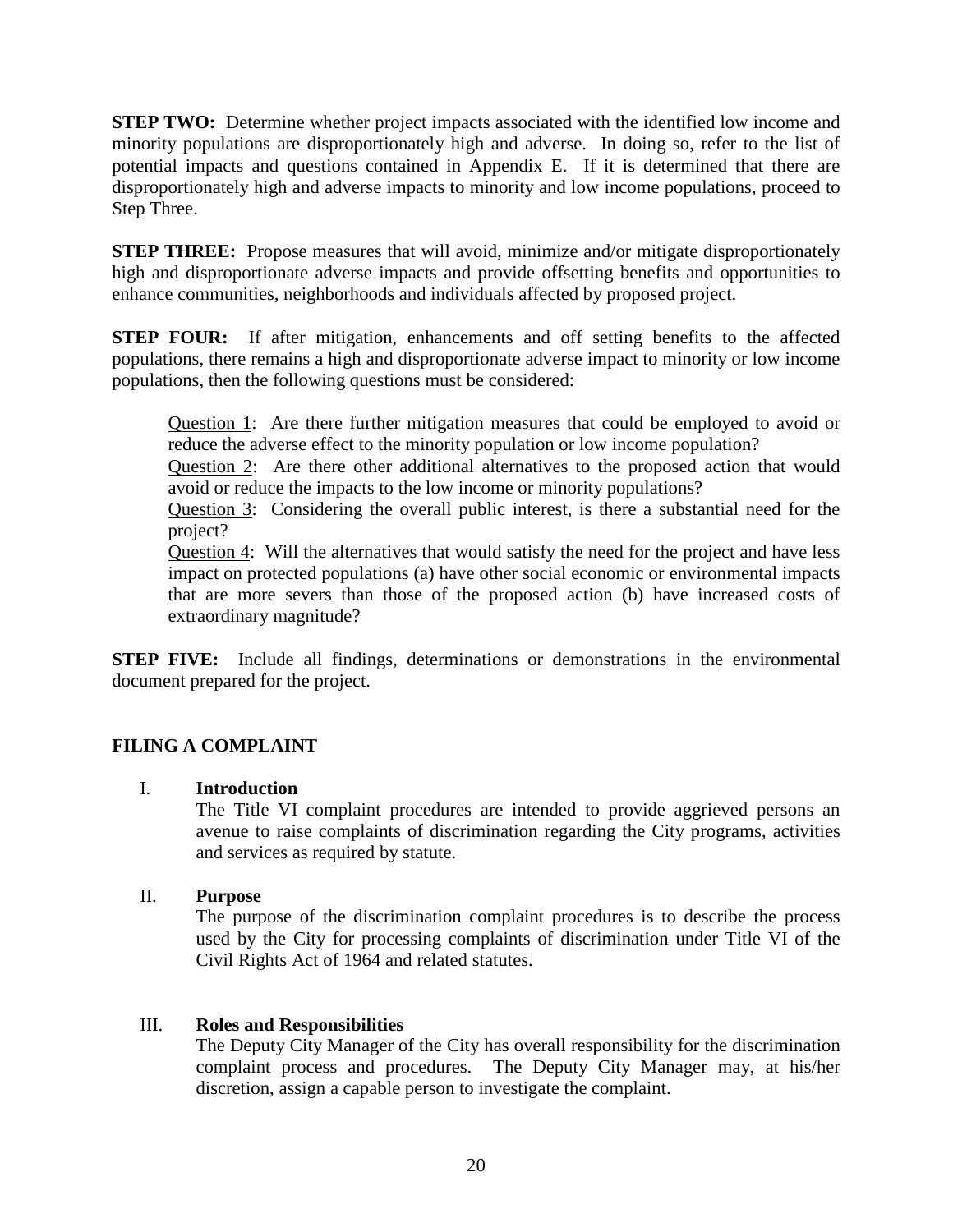The designated investigator will conduct an impartial and objective investigation, collect factual information and prepare a fact-finding report based upon the information obtained from the investigation.

#### IV. **Filing a Complaint**

In cases where the complainant is unable or incapable of providing a written statement, the complainant will be assisted in converting the verbal complaint into a written complaint. All complaints, however, must be signed by the complainant and/or by the complainant's representative.

The complainant shall make him- or herself reasonably available to the designated investigator, to ensure completion of the investigation within the timeframes set forth.

Applicability – The complaint procedures apply to the beneficiaries of City programs, activities and services, including but not limited to the public, contractors, subcontractors, consultants and other sub-recipients of federal and state funds.

Eligibility – Any person who believes that he/she has been excluded from participation in, denied benefits or services of any program or activity administered by the City or its sub-recipients, consultants and contractors on the basis of race, color, national origin (including Limited English Proficiency), sex, age or disability may bring forth a complaint of discrimination under Title VI.

Time Limitation and Filing Options – Title VI complaints of discrimination may be filed with the Deputy City Manager or Office of the City Manager.

In all situations, City employees must contact the Deputy City Manager immediately upon receipt of a Title VI complaint and forward all documentation as soon as possible.

Complaints should be filed within 180 days of the alleged discrimination. If you could not reasonably be expected to know the act was discriminatory within 180 day period, you have 60 days after you became aware to file your complaint.

Complaints must be in writing and must be signed by the complainant and/or the complainant's representative. The complaint must set forth as fully as possible the facts and circumstances surrounding the claimed discrimination. In cases where the complainant is unable or incapable of providing a written statement, the complainant will be assisted in converting the verbal complaint into a written complaint. All complaints, however, must be signed by the complainant and/or by the complainant's representative.

Items that should not be considered a formal complaint (unless the item contains a signed cover letter specifically alleging a violation of Title VI) include but are not limited to: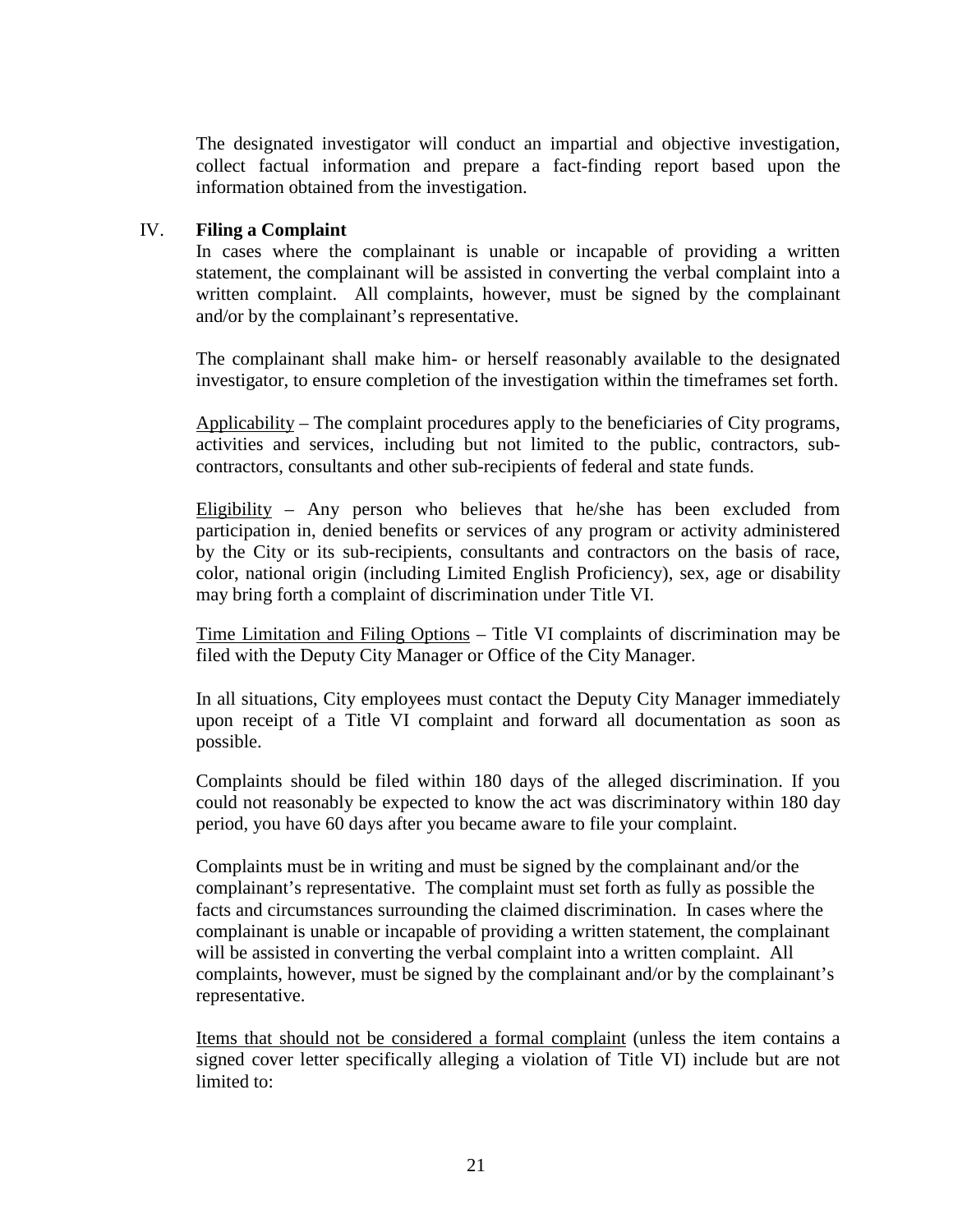- 1. An anonymous complaint that is too vague to obtain required information
- 2. Inquiries seeking advice or information
- 3. Courtesy copies of court pleadings
- 4. Courtesy copies of complaints addressed to other local, State or Federal agencies
- 5. Newspaper articles
- 6. Courtesy copies of internal grievances

## V. **Investigation**

**Investigation Plan** The investigator shall prepare a written plan, which includes, but is not limited to the following:

- Names of the complainant(s) and respondent(s)
- Basis for the complaint
- Issues, events or circumstances that caused the person to believe that he/she has been discriminated against
- Information needed to address the issue
- Criteria, sources necessary to obtain the information
- Identification of key people
- Estimated investigation time line
- Remedy sought by the complainant(s)

## **Conducting the Investigation**

- The investigation will address only those issues relevant to the allegations in the complaint
- Confidentiality will be maintained as much as possible
- Interviews will be conducted to obtain facts and evidence regarding the allegations in the complaint. The investigator will ask questions to elicit information about aspects of the case
- A chronological contact sheet is maintained in the case file throughout the investigation
- If a Title VI complaint is received on a MDOT related contract against the City, MDOT will be responsible for conducting the investigation of the complaint. Upon receipt of a Title VI complaint filed against the City, the complaint and any pertinent information should immediately be forwarded to the MDOT Civil Rights Program Unit.

#### **Investigation Reporting Process for Non-MDOT Related Complaints**

- Within 40 days of receiving the complaint, the investigator prepares an investigative report and submits the report and supporting documentation to the Office of the City Manager for review.
- The City Manager reviews the file and investigative report. Subsequent to the review, the City Manager makes a determination of "probable cause" or "no probable cause" and prepares the decision letter.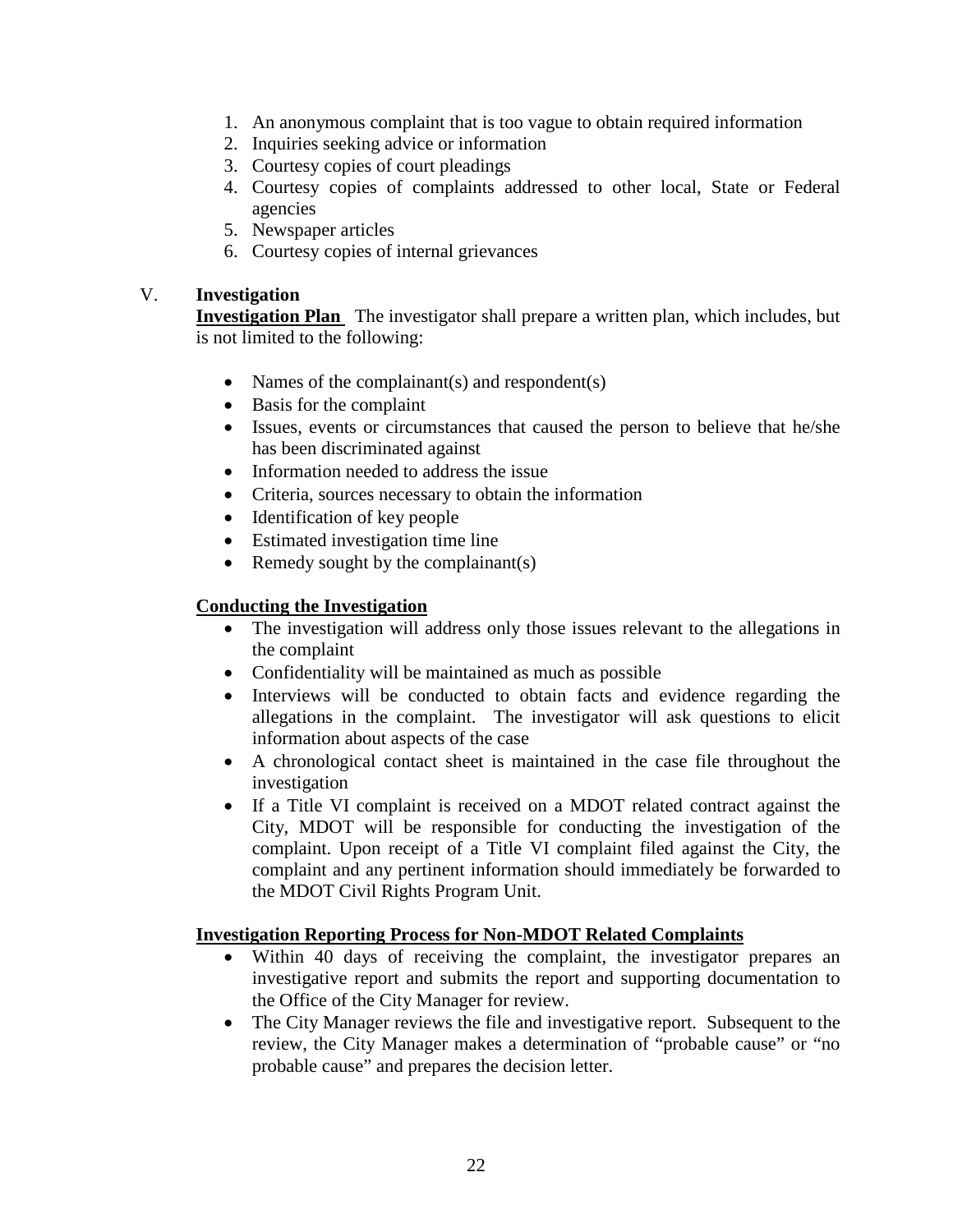#### **Reporting Requirements to an External Agency**

A copy of the complaint, together with a copy of the investigation report and the final decision letter will be forwarded to Michigan Department of Transportation, Civil Rights Program Unit within 60 days of the date the complaint was received.

#### **Records**

All records and investigative working files are maintained in a confidential area. Records are kept for three years.

#### **Retaliation**

The laws enforced by this city prohibit retaliation or intimidation against anyone because that individual has either taken action or participated in action to secure rights protected by these laws. If you experience retaliation or intimidation separate from the discrimination alleged in this complaint please contact:

Rob Boulis, Deputy City Manager City of Portage 7900 South Westnedge Avenue Portage, Michigan 49002 (269) 329-9402 Fax # (269) 324-9244 boulisr@portagemi.gov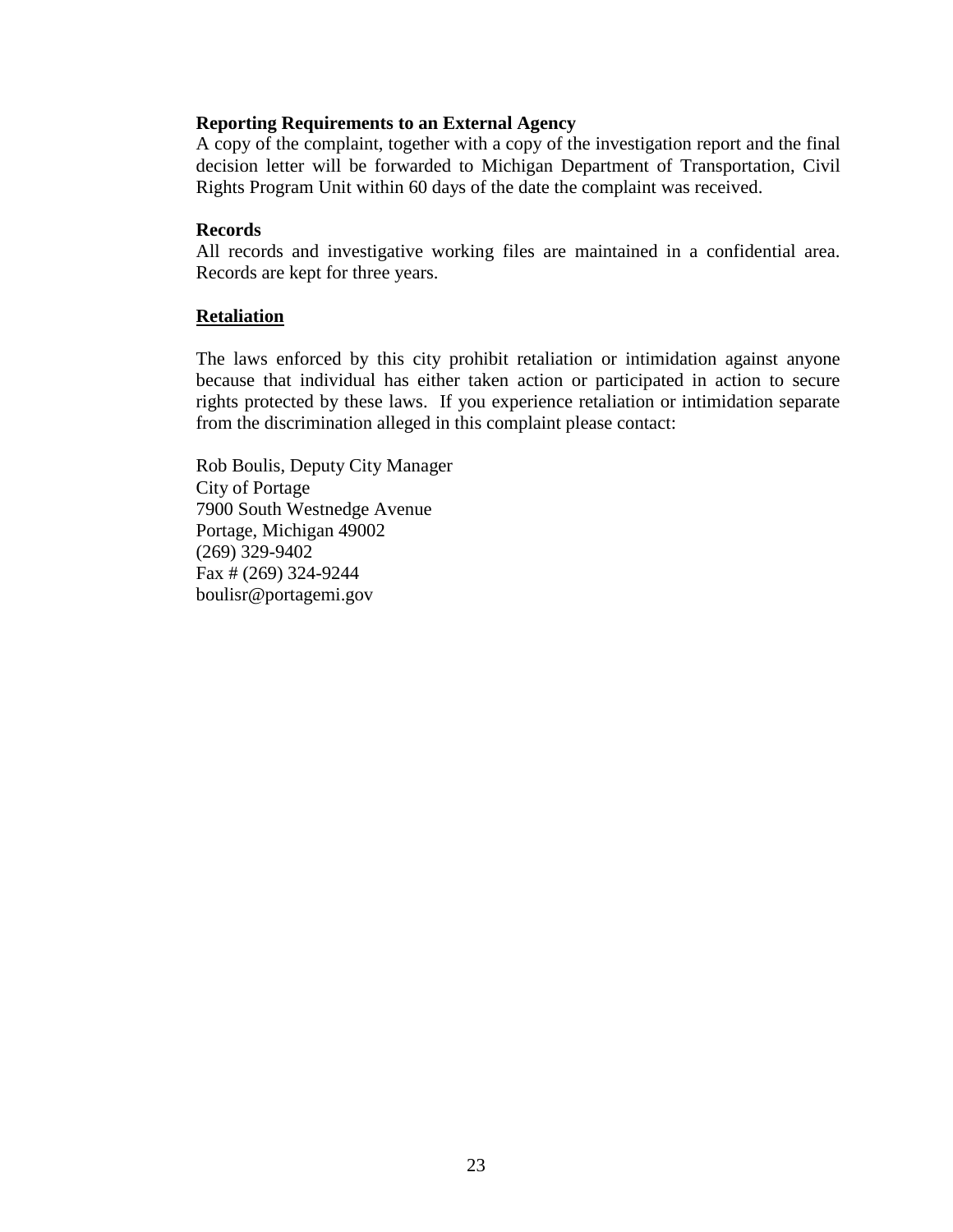## **Appendix Summary**

# **Appendix A**

Appendix A applies to all Federal-aid contracts and is included as a contract provision. Provisions include but are not limited to the following:

- Construction contracts and vendor/supply agreements.
- Consultant agreements for performance of work in connection with Federal-aid roadway projects. Typical contracts of this nature are for design work and environmental studies.
- Research agreements with colleges, universities or other institutions.
- Fee appraiser and fee attorney contracts in connection with Federally-aided right-of-way work.
- Contracts between the City and contractors for relocation of utilities. Appendix A would *not* apply if the utility itself or its contractor relocates utilities.

# **Appendix B**

Appendix B applies to conveyances of land or property to the City by the Federal government. It requires non-discrimination in connection with the Cities use of the property.

## **Appendix C**

Appendix C is applicable to all deeds, licenses, leases, permits and similar instruments.

Examples*:*

- Leases and Property Management Agreements.
- Permits and Licenses, except where they are issued for the construction of utilities on roadway right-of-way, the cost of which is paid by the utility company without Federal participation.
- Tenancy Agreements.
- Air Space Agreements.
- Railroad Agreements.

Once the purpose for which the Federal financial assistance is extended terminates and/or the City no longer retains ownership or possession of the property Title VI Assurances do not apply.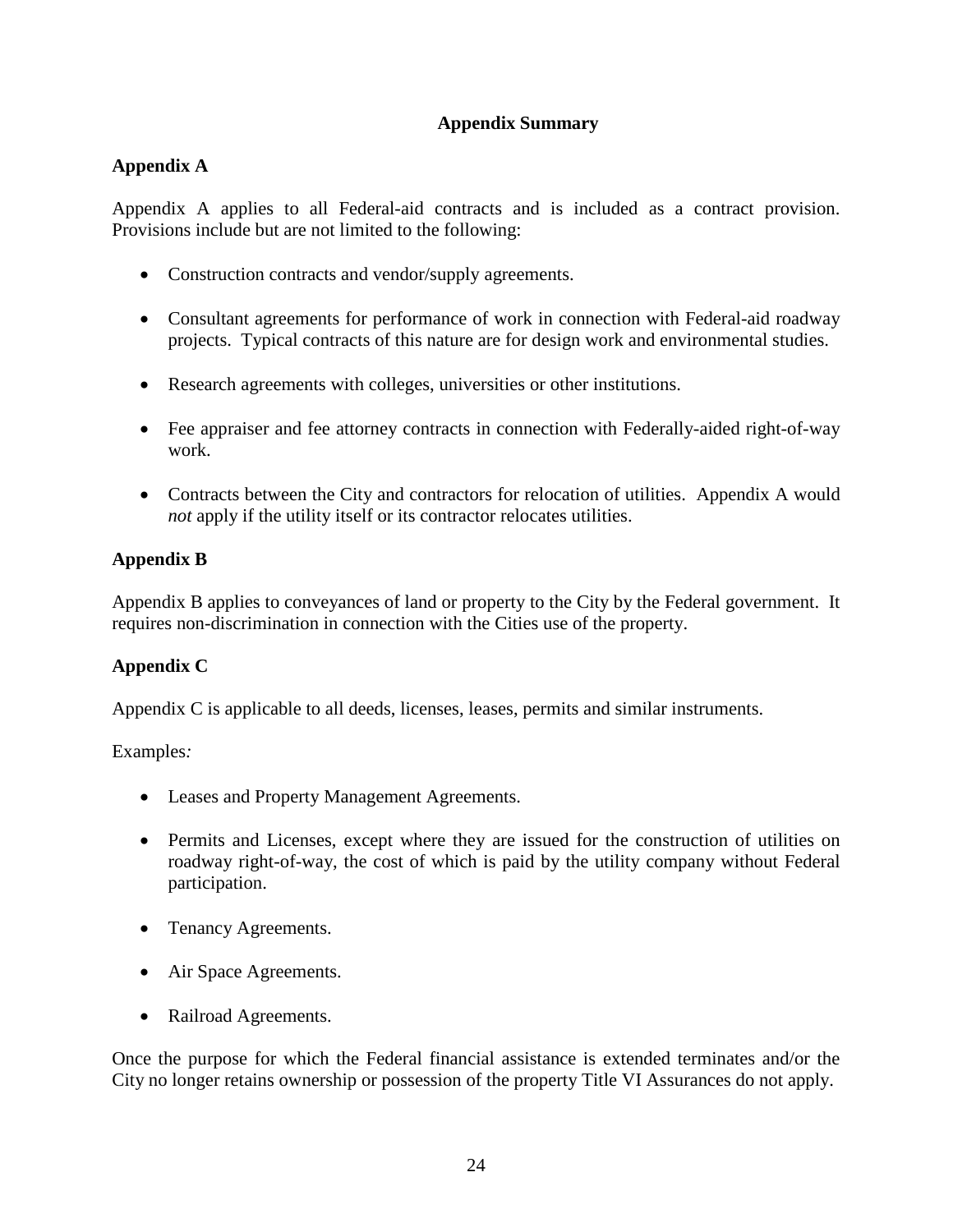Examples of agreements where Appendix C is not applicable are as follows:

- Pit Agreements.
- Stockpiling Agreements.
- Relocation Agreements.
- Determination of Vacation and Abandonment.
- Quit Claim Deeds.
- Contracts with property owners, i.e., royalty agreements for obtaining materials.
- Warranty Deeds.

# **Appendix D**

Appendix D represents the Title VI Complaint Form.

# **Appendix E**

Appendix E covers determining or distinguishing significant and non-significant adverse effects.

# **Appendix F**

Appendix F outlines the plans for the compliance activities for the current plan year.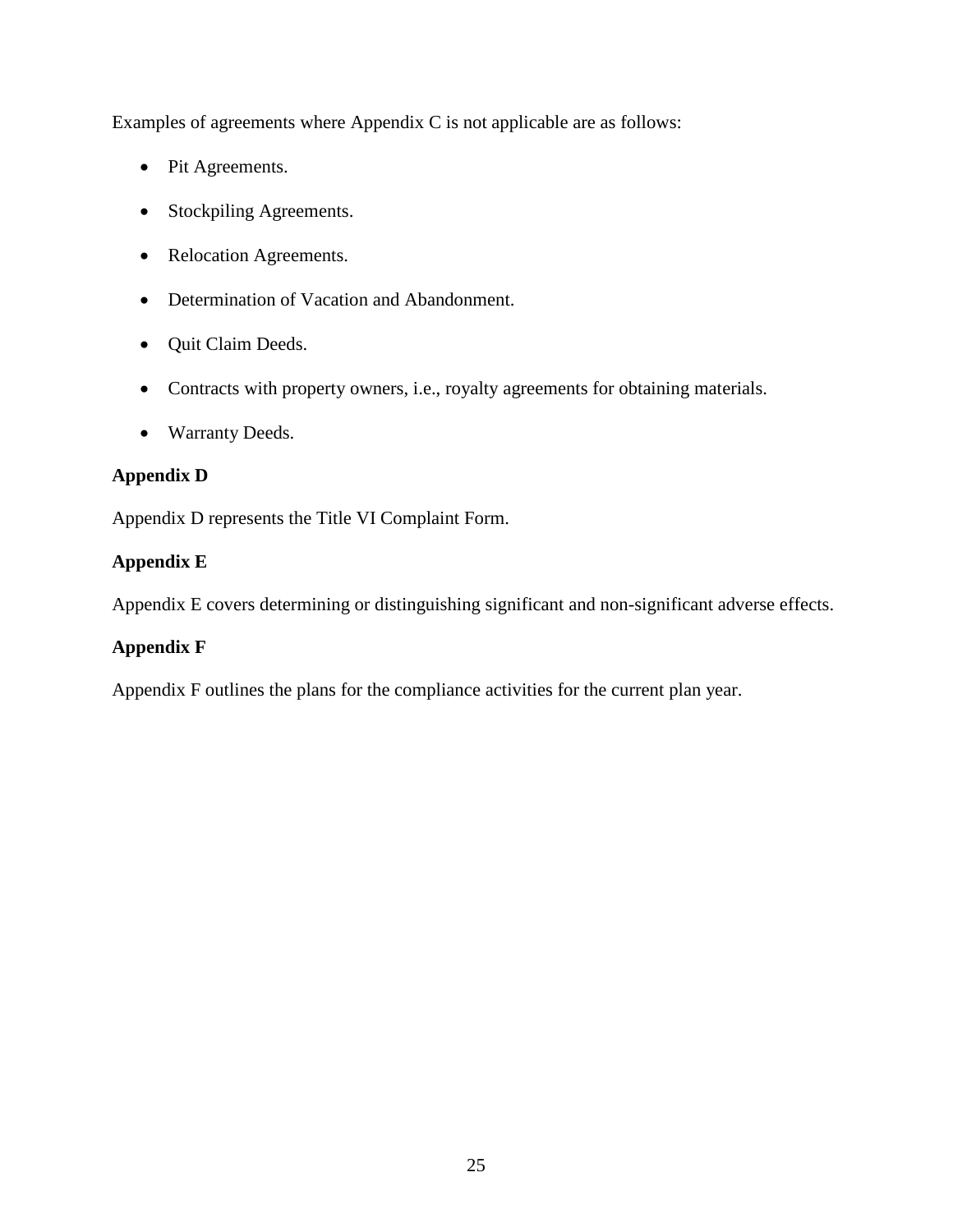## **APPENDIX A**

During the performance of this contract, the contractor, for itself, its assignees and successors in interest (hereinafter referred to as the "contractor") agrees as follows:

- 1. **Compliance with Regulations:** The contractor shall comply with the Regulations relative to non-discrimination in Federally-assisted programs of the Department of Transportation, Title 49, code of Federal Regulations, Part 21 as they may be amended from time to time, (hereinafter referred to as the Regulations), which are herein incorporated by reference and made a part of this contract.
- 2. **Non-discrimination:** The contractor, with regard to the work performed by it during the contract, shall not discriminate on the grounds of race, color, or national origin in the selection and retention of subcontractors, including procurements of materials and leases of equipment. The contractor shall not participate either directly or indirectly in the discrimination prohibited by section 21.5 of the Regulation, including employment practices when the contractor covers a program set forth in Appendix B of the Regulations.
- 3. **Solicitations for Subcontracts, Including Procurements of Materials and Equipment:** In all solicitations either by competitive bidding or negotiation made by the contactor for work to be performed under a subcontract, including procurements of materials or leases of equipment, each potential subcontractor or supplier shall be notified by the contractor of the contractor's obligations under this contract and the Regulations relative to non-discrimination on the grounds of race, color, or national origin.
- 4. **Information and Reports:** The contractor shall provide all information and reports required by the Regulations or directives issued pursuant thereto, and shall permit access to its books, records, accounts, other sources of information, and its facilities as may be determined by the City of Portage to be pertinent to ascertain compliance with such Regulations or directives. Where any information required of a contractor is in the exclusive possession of another who fails or refuses to furnish this information, the contractor shall so certify to the State highway department, or the Federal Highway Administration as appropriate, and shall set forth what efforts it has made to obtain the information.
- 5. **Sanctions for Non-compliance:** In the event of the contractor's non-compliance with the non-discrimination provisions of this contract, the City of Portage shall impose such contract sanctions as it or the Federal Highway Administration may determine to be appropriate, including, but not limited to:
	- (a) Withholding of payments to the contractor under the contract until the contractor complies, and/or
	- (b) Cancellation, termination or suspension of the contract, in whole or in part.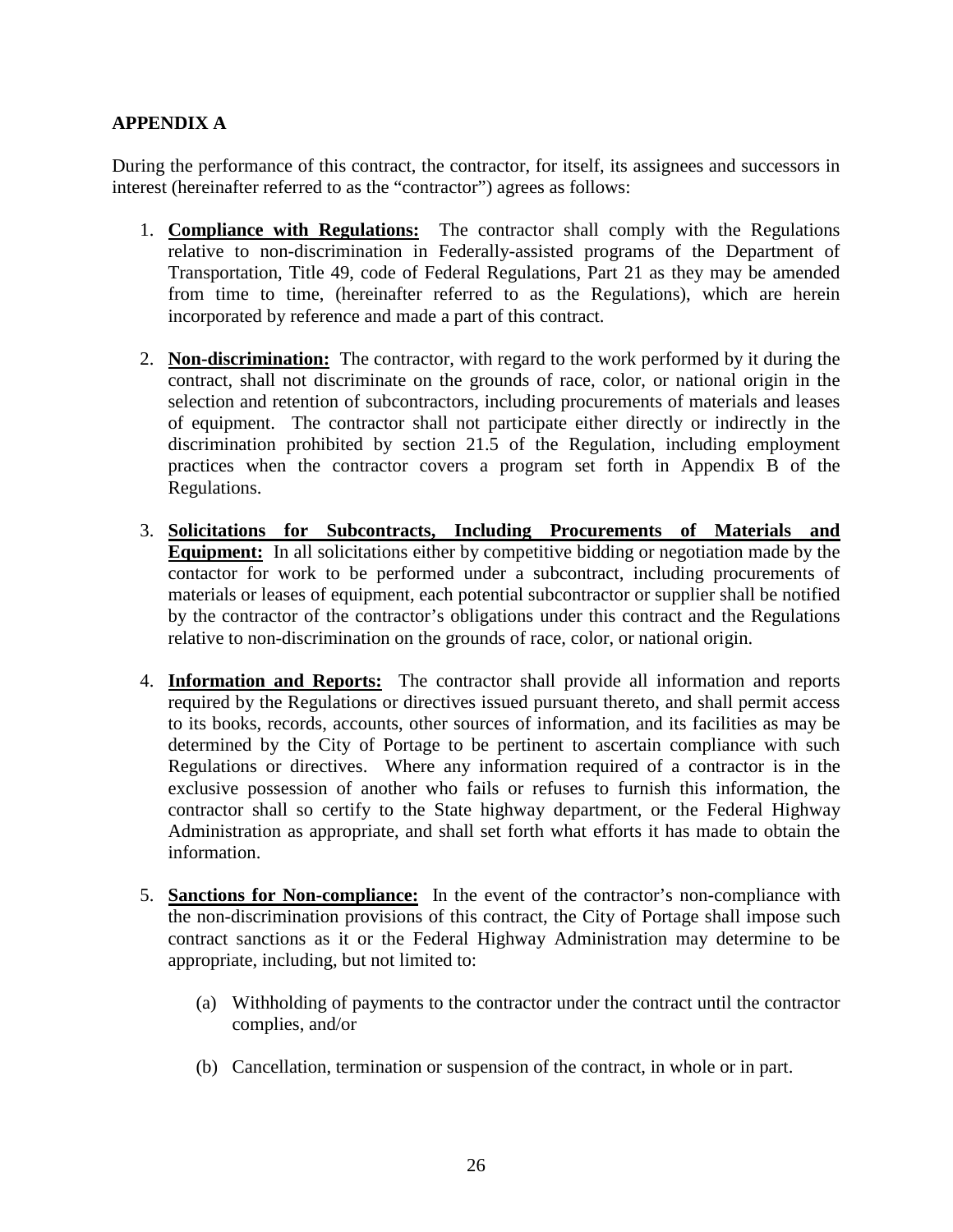6. **Incorporation of Provisions:** The contractor shall include the provisions of paragraphs (1) through (6) in every subcontract, including procurement of materials and leases of equipment, unless exempt by the Regulations, or directives issued pursuant thereto. The contractor shall take such action with respect to any subcontract or procurement as the City of Portage may direct as a means of enforcing such provisions including sanctions for non-compliance: Provided, however, that, in the event a contractor becomes involved in, or is threatened with, litigation with a subcontractor or supplier as a result of such direction, the contractor may request the City of Portage to enter into such litigation to protect the interests of the City, and, in addition, the contractor may request the State highway department to enter into such litigation to protect the interests of the State and/or the United States to enter into such litigation to protect the interests of the United States.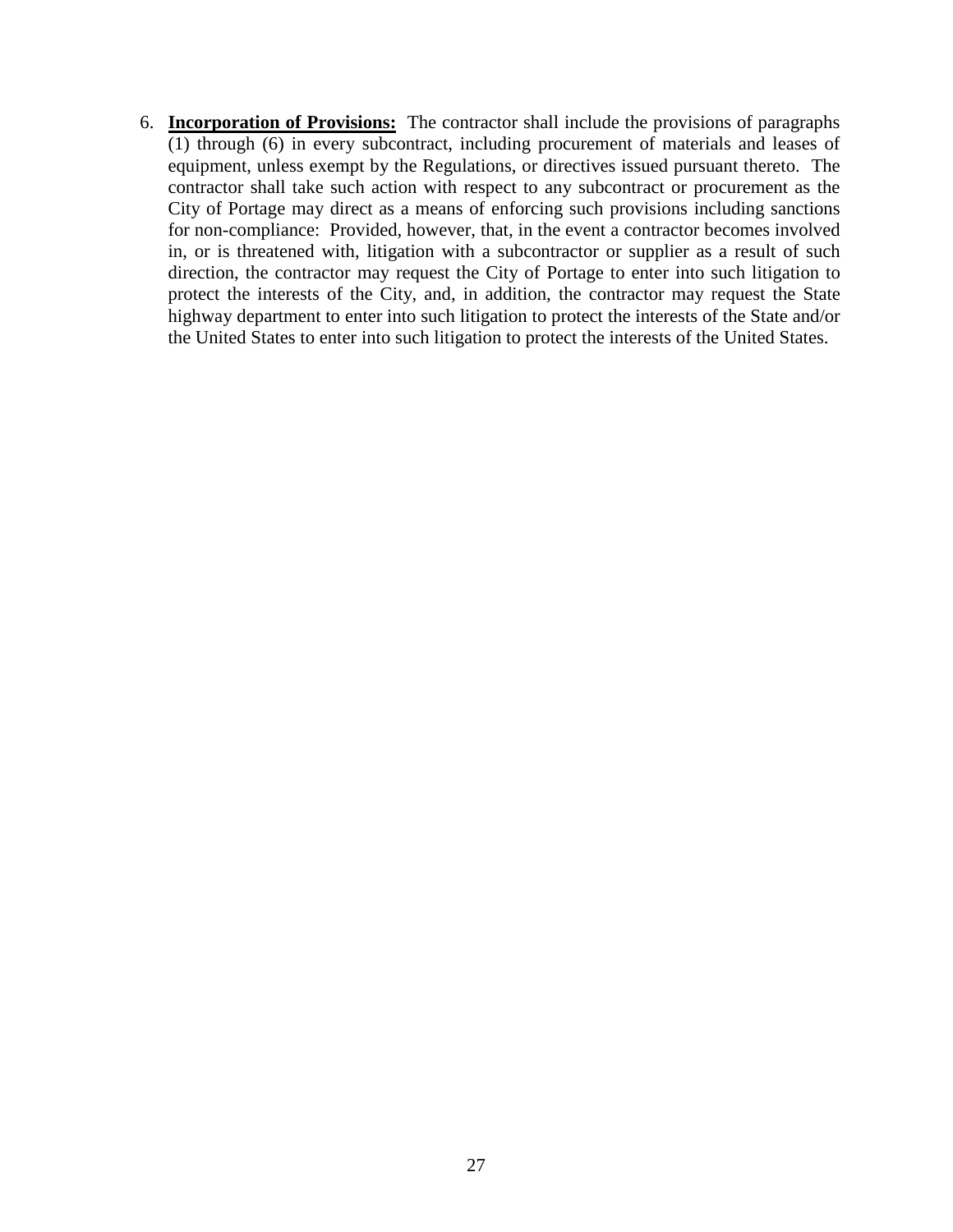## **APPENDIX B Transfer of Property**

The following clauses shall be included in any and all deeds effecting or recording the transfer of real property, structures or improvements thereon, or interest therein from the United States.

#### (GRANTING CLAUSE)

NOW, THEREFORE, the Department of Transportation, as authorized by law, and upon the condition that the Michigan Department of Transportation, will accept title to the lands and maintain the project constructed thereon, in accordance with State of Michigan, the Regulations for the Administration of the State Transportation Program and the policies and procedures prescribed by the Federal Highway Administration of the Department of Transportation, also in accordance with and in compliance with all requirements imposed by or pursuant to Title 49, Code of Federal Regulations, Department of Transportation, Subtitle A, Office of the Secretary, Part 21, Nondiscrimination in Federally assisted programs of the Department of Transportation (hereinafter referred to as the Regulations) pertaining to and effectuating the provisions of Title VI of the Civil Rights Act of 1964 (78 Stat. 252; 42 U.S.C. 2000d to 2000d-4) does hereby remise, release, quitclaim and convey unto the State of Michigan all the right, title and interest of the Department of Transportation in and to said lands described in Exhibit "A" attached hereto and made a part hereof.

## (HABENDUM CLAUSE)\*

TO HAVE AND TO HOLD said lands and interests therein unto the Michigan Department of Transportation, and its successors forever, subject, however, to the covenants, conditions, restrictions and reservations herein contained as follows, which will remain in effect for the period during which the real property or structures are used for a purpose for which Federal financial assistance is extended or for another purpose involving the provision of similar services or benefits and shall be binding on the Michigan Department of Transportation, its successors and assigns.

The Michigan Department of Transportation, in consideration or the conveyance of said lands and interests in lands, does hereby covenant and agree as a covenant running with the land for itself, its successors and assigns, that (1) no person shall on the grounds of race, color, sex, disability, or national origin, be excluded from participation in, be denied the benefits of, or be otherwise subjected to discrimination with regard to any facility located wholly or in part, on, over, or under such lands hereby conveyed [,] [and]\* (2) that the Michigan Department of Transportation shall use the lands and interests in lands and interests in lands so conveyed, in compliance with all requirements imposed by or pursuant to Title 49, Code of Federal Regulations, Department of Transportation, Subtitle A, Office of the Secretary, part 21, Nondiscrimination in Federally assisted programs of the Department of Transportation – Effectuation of Title VI of the Civil Rights Act of 1964, and as said Regulations may be amended [,] and (3) that in the event of breach of any of the above-mentioned nondiscrimination conditions, the Department shall have a right to re-enter said lands and facilities on said land, and the above described land and facilities shall thereon revert to and vest in and become the absolute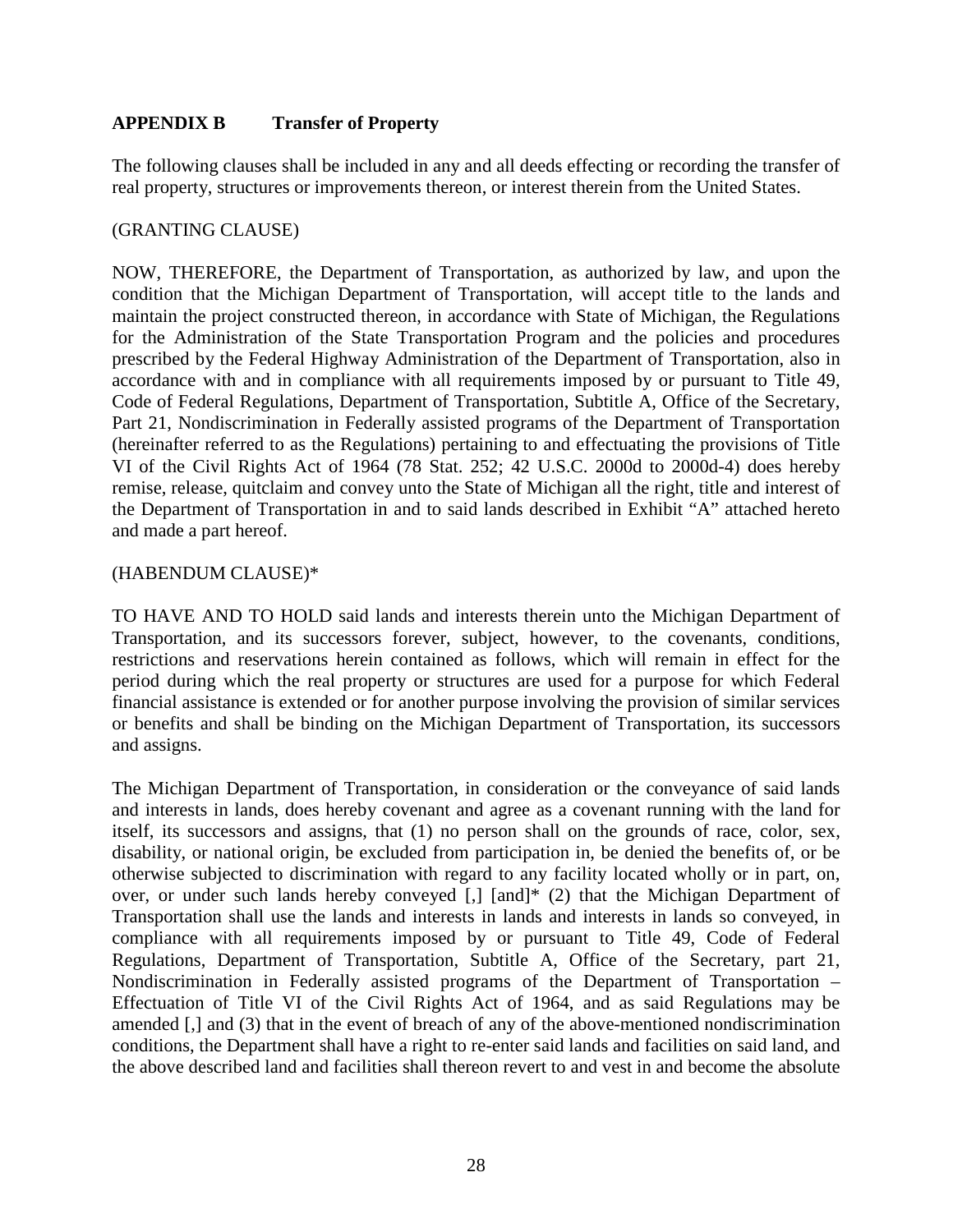property of the Department of Transportation and its assigns as such interest existed prior to this instruction.\*

\*Reverter clause and related language to be used only when it is determined that such a clause is necessary in order to effectuate the purposes of Title VI of the Civil Rights Act of 1964.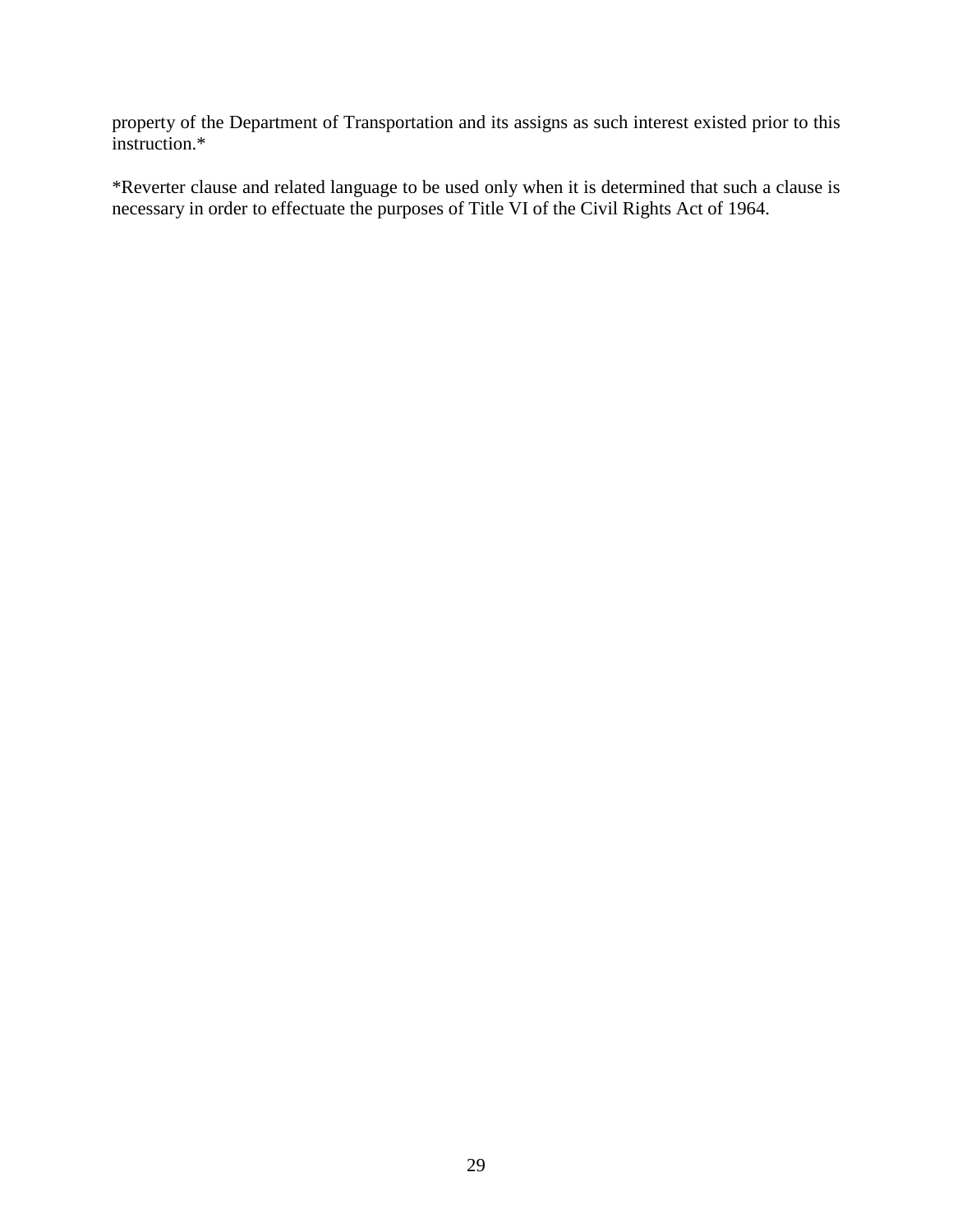## **APPENDIX C**

The following clauses shall be included in all deeds, licenses, lease, permits, or similar instruments entered into by the City of Portage.

The grantee, licensee, lessee, permittee, etc., (as appropriate) for himself or herself, his or her heirs, personal representatives, successors in interest, and assigns, as a part of the consideration hereof, does hereby covenant and agree (in the case of deeds and leases add "as a covenant running with the land") that in the event facilities are constructed, maintained, or otherwise operated on the said property described in this (deed, license, lease, permit, etc.) for a purpose for which a City of Portage program or activity is extended or for another purpose involving the provision of similar services or benefits, the (grantee, licensee, lessee, permittee, etc.) shall maintain and operate such facilities and services in compliance with all other requirements imposed pursuant to Title 49, Code of Federal Regulations, Department of Transportation, Subtitle A, Office of the Secretary, Part 21, Non-discrimination in Federally-assisted programs of the Department of Transportation-Effectuation of Title VI of the Civil Rights Act of 1964, and as said Regulations may be amended.

(Include in licenses, leases, permits, etc.)\*

That in the event of breach of any of the above non-discrimination covenants, the City of Portage shall have the right to terminate the license, lease, permit, etc., and to re-enter and repossess said land and the facilities thereon, and hold the same as if said license, lease, permit, etc., had never been made or issued.

(Include in deeds)\*

That in the event of breach of any of the above non-discrimination covenants, the City of Portage shall have the right to re-enter said lands and facilities hereon, and the above described lands and facilities shall thereupon revert to and vest in and become the absolute property of the City of Portage and its assigns.

\*Reverter clause and related language to be used only when it is determined that such a clause is necessary in order to effectuate the purpose of Title VI of the Civil Rights Act of 1964 and the Civil Rights Act of 1987.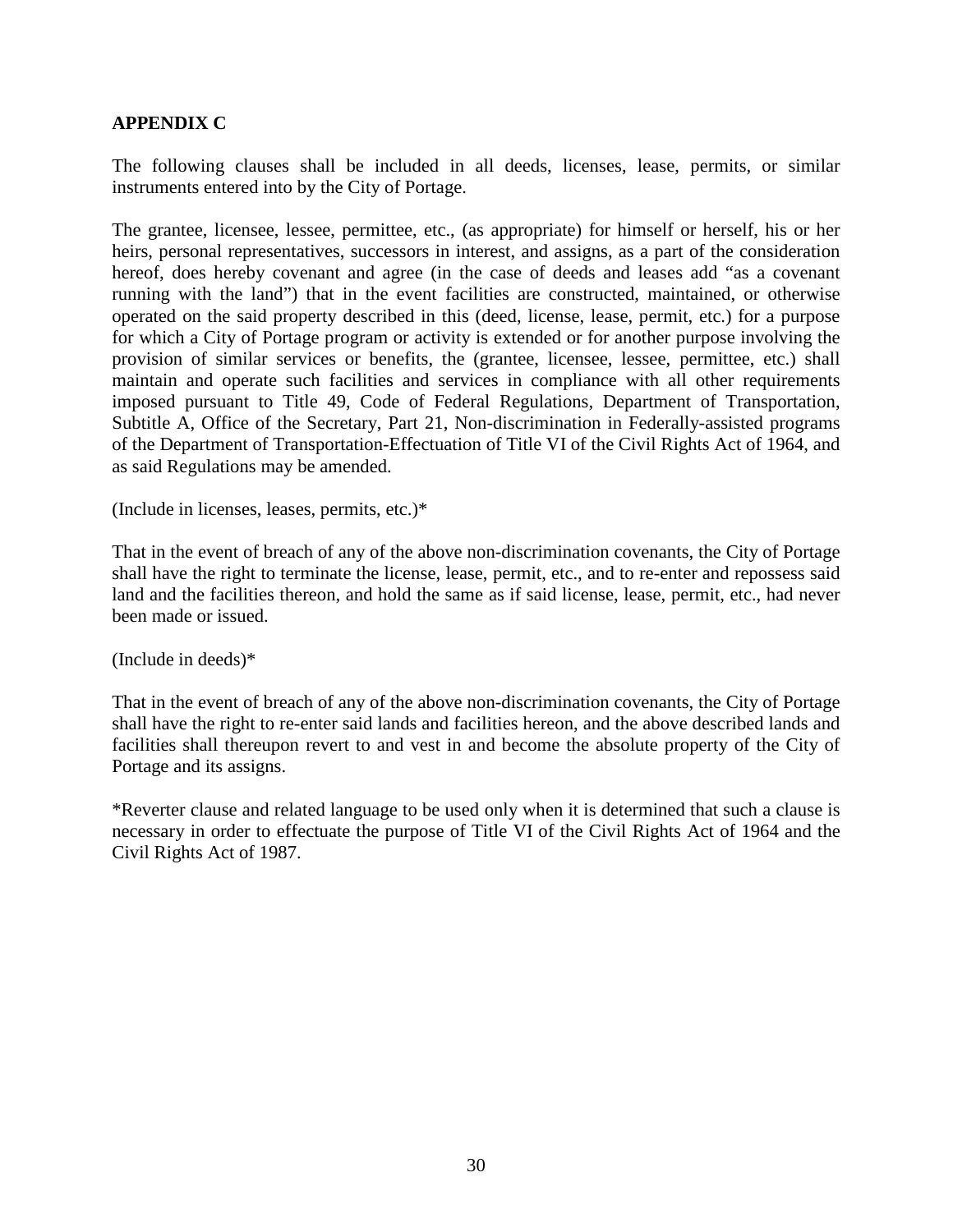#### **APPENDIX D**

# **CITY OF PORTAGE TITLE VI COMPLAINT FORM**

This form may be used to file a complaint with the City of Portage based on violations of Title VI of the Civil Rights Act of 1964. You are not required to use this form; a letter that provides the same information may be submitted to file your complaint. If you need assistance completing this form due to a physical impairment please contact Rob Boulis by phone at (269) 329-9402 or email boulisr@portagemi.net.

Complaint should be filed within 180 days of the alleged discrimination. If you could not reasonably be expected to know the act was discriminatory within the 180-day period, you have 60 days after you became aware to file your complaint.

|                                                         |                                                                                                | City: $\qquad \qquad \text{City:}$ State: $\qquad \qquad \text{Zip:}$                                                                                                                                                          |
|---------------------------------------------------------|------------------------------------------------------------------------------------------------|--------------------------------------------------------------------------------------------------------------------------------------------------------------------------------------------------------------------------------|
|                                                         |                                                                                                | Telephone: ___________________________(Home) ______________________________(Work)                                                                                                                                              |
|                                                         | Individual(s) discriminated against, if different than above (use additional pages if needed): |                                                                                                                                                                                                                                |
|                                                         |                                                                                                | Name: <u>Name:</u> Date: Date: 2004                                                                                                                                                                                            |
|                                                         |                                                                                                |                                                                                                                                                                                                                                |
|                                                         |                                                                                                | City: City: City: City: City: City: City: City: City: City: City: City: City: City: City: City: City: City: City: City: City: City: City: City: City: City: City: City: City: City: City: City: City: City: City: City: City:  |
|                                                         |                                                                                                |                                                                                                                                                                                                                                |
|                                                         |                                                                                                |                                                                                                                                                                                                                                |
| Name of department or individual(s) that discriminated: |                                                                                                |                                                                                                                                                                                                                                |
|                                                         |                                                                                                |                                                                                                                                                                                                                                |
|                                                         |                                                                                                |                                                                                                                                                                                                                                |
|                                                         |                                                                                                | Street Address: No. 2016. The Street Address: No. 2016. The Street Address: No. 2016. The Street Address: No. 2016. The Street Address: No. 2016. The Street Address: No. 2016. The Street Address: No. 2016. The Street Addre |
|                                                         |                                                                                                |                                                                                                                                                                                                                                |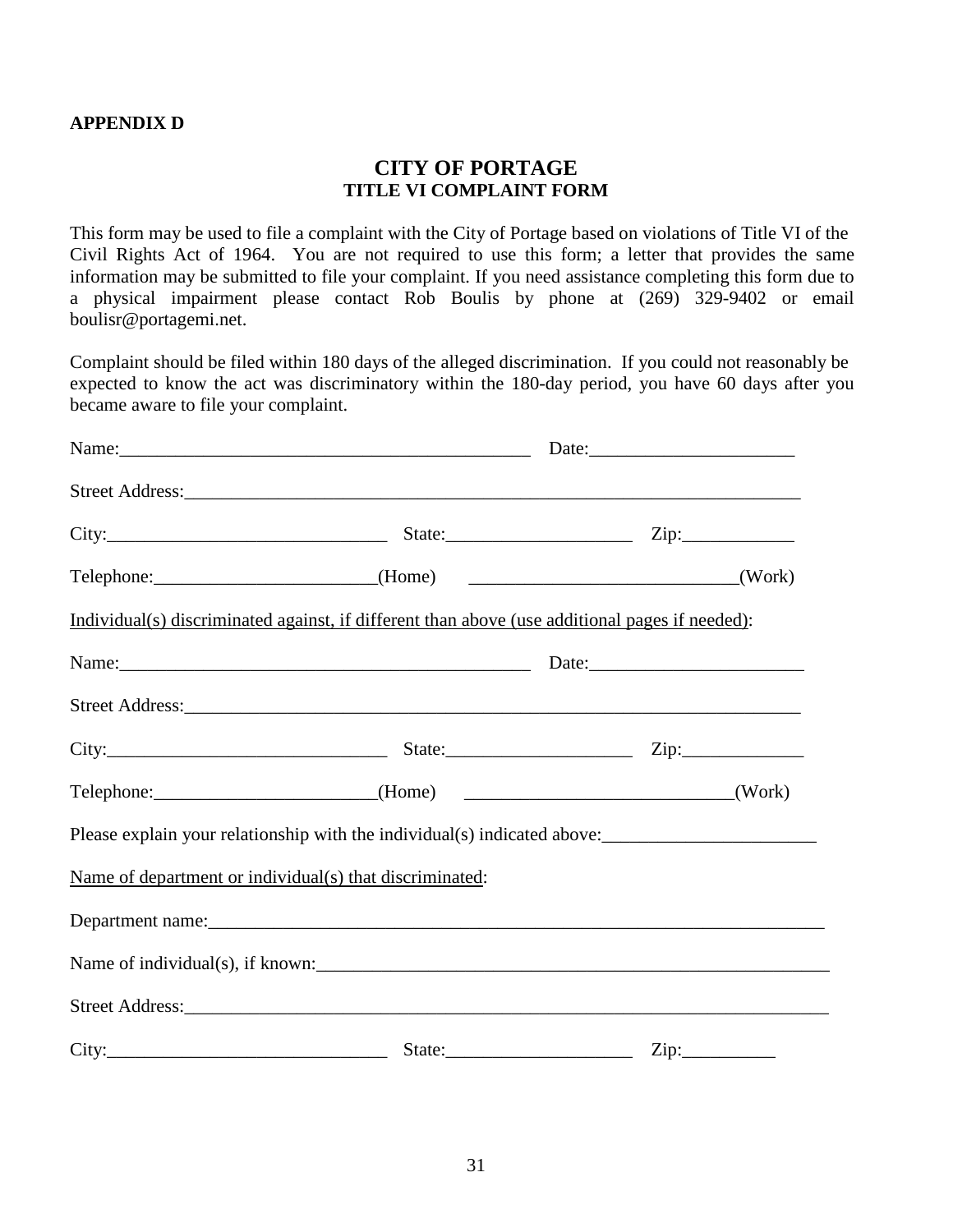Date(s) of alleged discrimination:

Date discrimination began\_\_\_\_\_\_\_\_\_\_\_\_\_\_\_\_\_ Last or most recent date\_\_\_\_\_\_\_\_\_\_\_\_\_\_\_\_\_\_

## ALLEGED DISCRIMINATION:

If your complaint is in regard to discrimination in the delivery of services or discrimination that involved the treatment of you by a department or individual(s) of the City of Portage as indicated above, please indicate below the basis on which you believe these discriminatory actions were taken.

| Race       | Age                     |  |
|------------|-------------------------|--|
| Color      | National Origin         |  |
| Disability | Sex.                    |  |
| Religion   | Other (Please specify): |  |

Please explain as clearly as possible what happened. Provide the name(s) of witness(es) and others involved in the alleged discrimination (attach additional sheets if necessary).

\_\_\_\_\_\_\_\_\_\_\_\_\_\_\_\_\_\_\_\_\_\_\_\_\_\_\_\_\_\_\_\_\_\_\_\_\_\_\_\_\_\_\_\_\_\_\_\_\_\_\_\_\_\_\_\_\_\_\_\_\_\_\_\_\_\_\_\_\_\_\_\_\_\_\_\_\_\_\_\_

\_\_\_\_\_\_\_\_\_\_\_\_\_\_\_\_\_\_\_\_\_\_\_\_\_\_\_\_\_\_\_\_\_\_\_\_\_\_\_\_\_\_\_\_\_\_\_\_\_\_\_\_\_\_\_\_\_\_\_\_\_\_\_\_\_\_\_\_\_\_\_\_\_\_\_\_\_\_\_\_

\_\_\_\_\_\_\_\_\_\_\_\_\_\_\_\_\_\_\_\_\_\_\_\_\_\_\_\_\_\_\_\_\_\_\_\_\_\_\_\_\_\_\_\_\_\_\_\_\_\_\_\_\_\_\_\_\_\_\_\_\_\_\_\_\_\_\_\_\_\_\_\_\_\_\_\_\_\_\_\_

\_\_\_\_\_\_\_\_\_\_\_\_\_\_\_\_\_\_\_\_\_\_\_\_\_\_\_\_\_\_\_\_\_\_\_\_\_\_\_\_\_\_\_\_\_\_\_\_\_\_\_\_\_\_\_\_\_\_\_\_\_\_\_\_\_\_\_\_\_\_\_\_\_\_\_\_\_\_\_\_

\_\_\_\_\_\_\_\_\_\_\_\_\_\_\_\_\_\_\_\_\_\_\_\_\_\_\_\_\_\_\_\_\_\_\_\_\_\_\_\_\_\_\_\_\_\_\_\_\_\_\_\_\_\_\_\_\_\_\_\_\_\_\_\_\_\_\_\_\_\_\_\_\_\_\_\_\_\_\_\_

\_\_\_\_\_\_\_\_\_\_\_\_\_\_\_\_\_\_\_\_\_\_\_\_\_\_\_\_\_\_\_\_\_\_\_\_\_\_\_\_\_\_\_\_\_\_\_\_\_\_\_\_\_\_\_\_\_\_\_\_\_\_\_\_\_\_\_\_\_\_\_\_\_\_\_\_\_\_\_\_

Please attach any documents you have which support the allegation; then sign and date this form and send to: Rob Boulis, 7900 S. Westnedge Avenue, Portage, Michigan 49002; **boulisr@portagemi.gov**

Signature:  $\Box$ 

Print Your Name:

Note: *The City of Portage prohibits retaliation or intimidation against anyone because that individual has either taken action or participated in action to secure rights protected by policies of the City. Please inform Rob Boulis, if you feel you were intimidated or experience perceived retaliation in relation to filing this complaint.*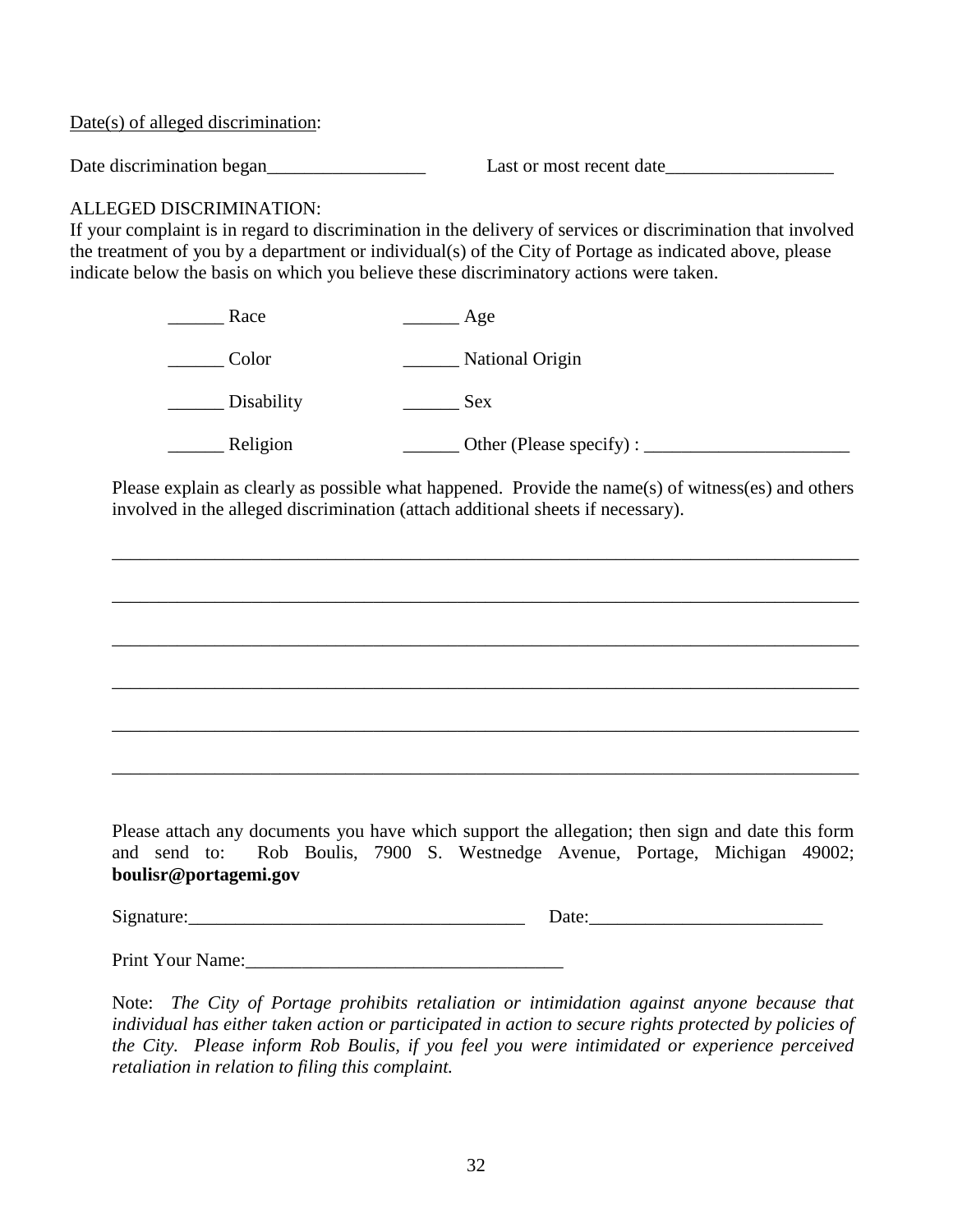## **APPENDIX E Determine/Distinguish Significant/Non-significant Effects**

"*Significantly*" requires considerations of both context and intensity:

(a) *Context*. This means that the significance of an action must be analyzed in several contexts such as society as a whole (human, national), the affected region, the affected interests, and the locality. Significance varies with the setting of the proposed action. For instance, in the case of a site-specific action, significance would usually depend upon the effects in the local area rather than in the world as a whole. Both short- and longterm effects are relevant.

(b) *Intensity*. This refers to the severity of impact. Responsible officials must bear in mind that more than one agency may make decisions about partial aspects of a major action. The following should be considered in evaluating intensity:

(1) Impacts that may be both beneficial and adverse. A significant effect may exist even if, on balance, the effect would be beneficial.

*Non-significant effect* means no substantial change to an environmental component and thus no material bearing on the decision-making process.

Scientific, technical, institutional, the public's value, and the local economic conditions influence the meaning of *significant effect*.

If an alternative would provide a beneficial effect, then the alternative would cause no significant adverse effect. If an alternative would provide an adverse effect, the effect might be significant or the effect might be non-significant.

Determinations of "significant" and "non-significant" effects will be made by the Deputy City Manager.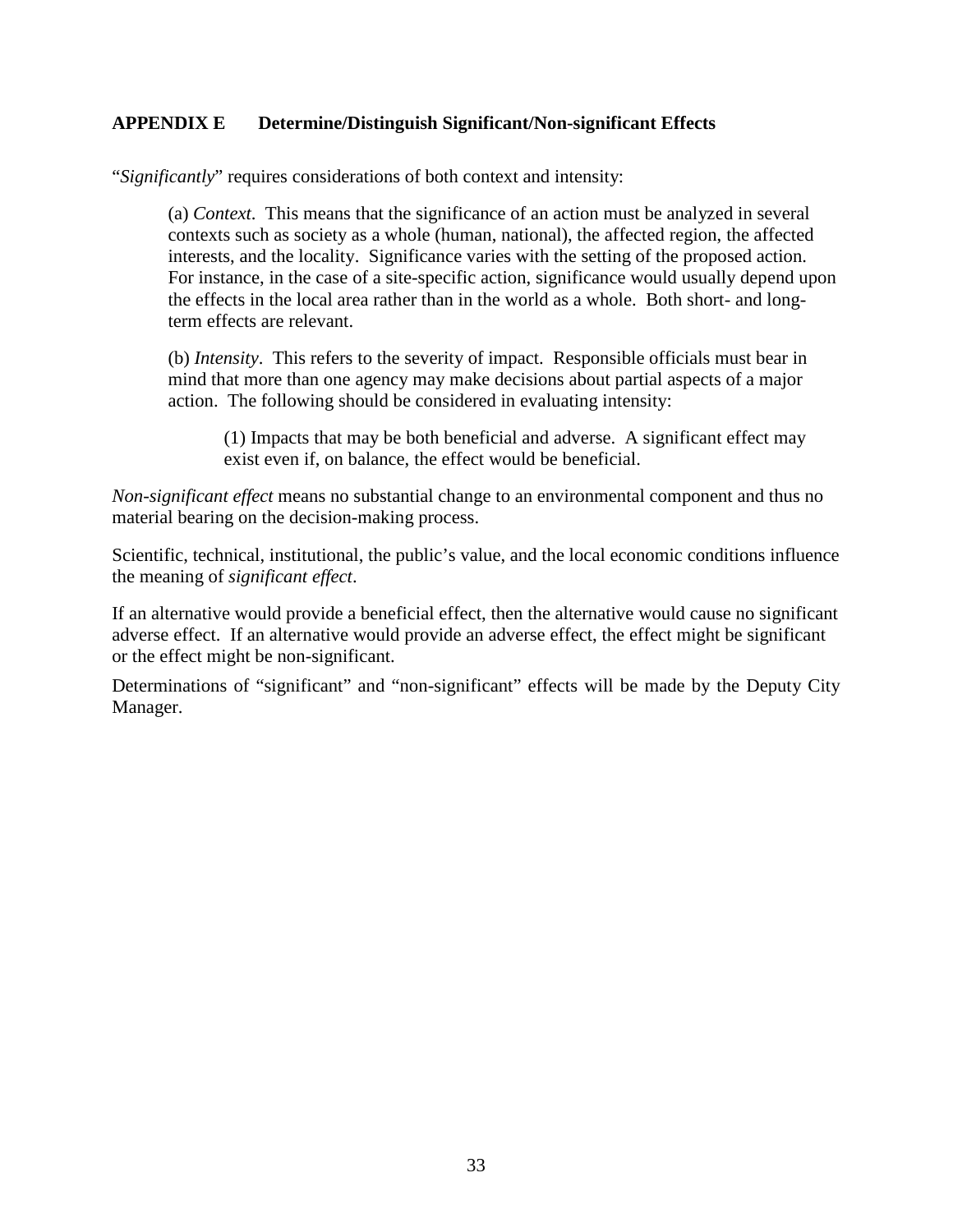#### **APPENDIX F Program Compliance/Program Review Goals for Current Plan Year**

- 1. The City Title VI Plan will be communicated to each city Department Head who will review the Plan with departmental employees.
- 2. The City Title VI Plan will be published on the City of Portage Internet Web Site , www.portagemi.gov
- 3. Appendix A will be included in all City contracts as outlined in the Title VI Plan.
- . 4. The language in number 2 of the City of Portage Title VI Assurance will be included in all solicitations for bids for work or material subject to the Regulations and in all proposals for negotiated agreements.
- 5. A procedure for responding to individuals with Limited English Proficiency will be implemented.
- 6. Appropriate City employees will be trained on the LEP procedure and the Title VI complaint procedure.
- 7. A review of City facilities will be conducted in reference to compliance with the American with Disabilities Act.
- 8. The following data will be collected and reviewed by Deputy City Manager and included, where appropriate, in the annual report submitted to MDOT.
	- a. **Board and Commissions**: The number of vacancies; how vacancies are advertised and filled; the number of applicants; the representation of minorities will be evaluated.
	- b. **Public Meetings:** The number of open meetings. How meeting dates and times communicated to the general public and to individuals directly effected by the meeting.
	- c. **Construction Projects:** The number of construction projects, number of minority contractor bidding and the number selected; Verification that Title VI language was included in bids and contracts for each project.
	- d. **LEP Needs**. How many requests for language assistance were requested or required and the outcome of these requests.
	- e. **Complaints:** The number of Title VI complaints received; nature of the complaints; resolution of the complaints.